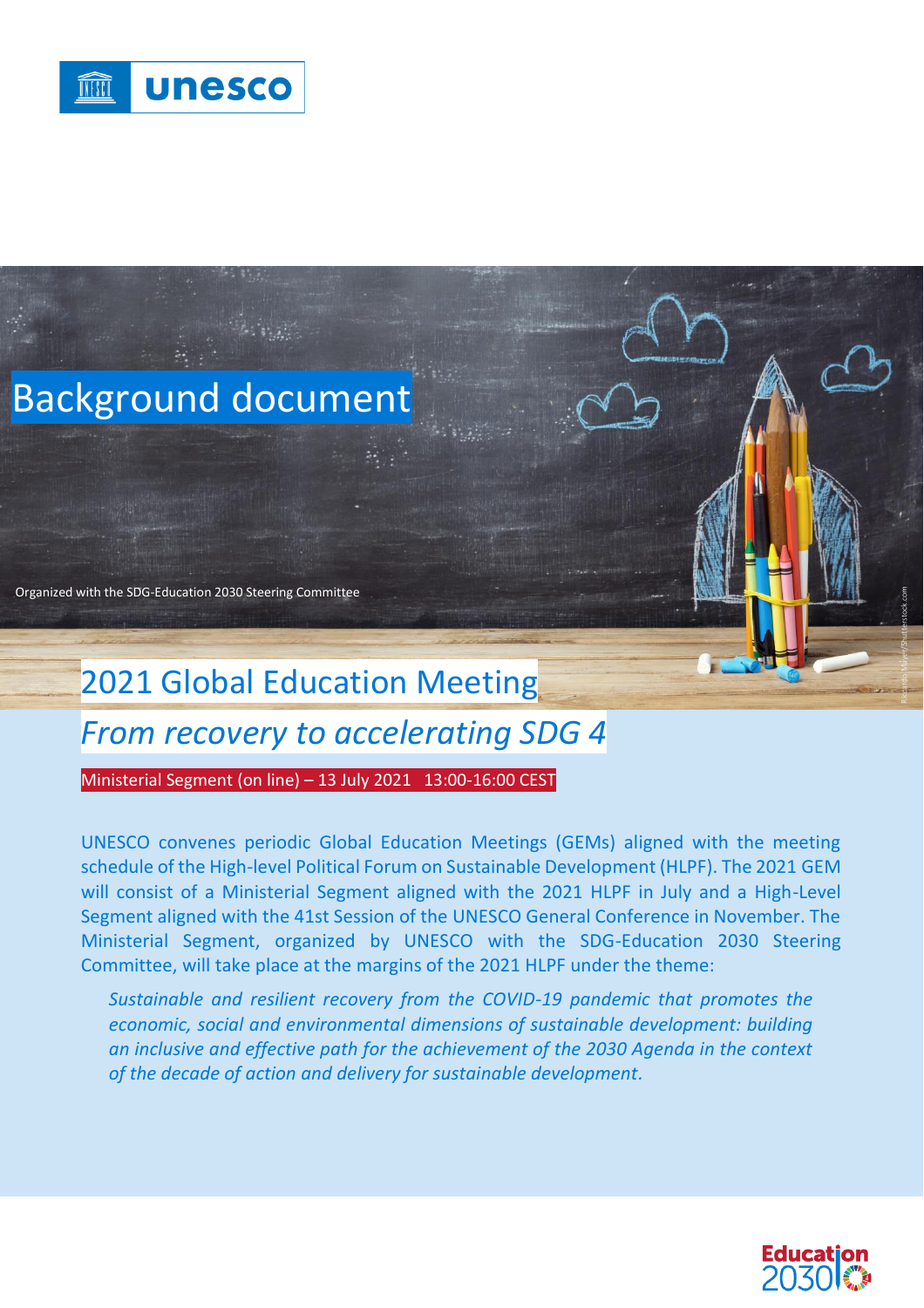# **Table of contents**

| Forging a Purposeful and Effective Global Education Cooperation Mechanism - Proposal by |  |
|-----------------------------------------------------------------------------------------|--|
|                                                                                         |  |
| Launch of the UNESCO, UNICEF, World Bank and OECD Report on the Global Survey on        |  |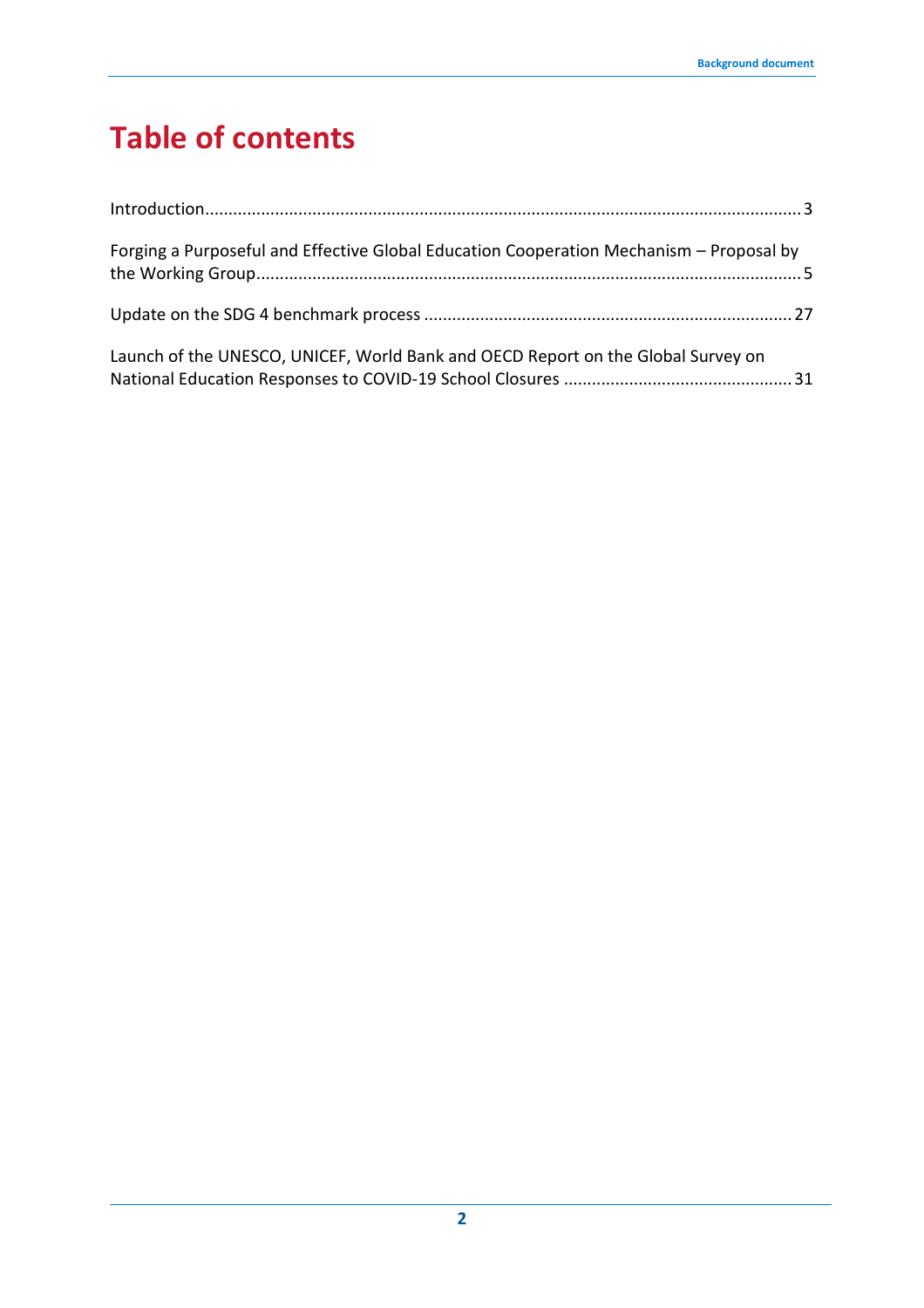## <span id="page-2-0"></span>**1. Introduction**

#### **Background:**

In October 2020, Heads of State and Government, Ministers and representatives of the international education community met at the extraordinary session of the Global Education Meeting (2020 GEM), in response to the urgent call to protect education suffering from the worldwide school closures and the constrained fiscal environment as a result of the COVID 19 pandemic; and to promote education as a catalytic force for inclusive recovery and sustainable development. The GEM2020, convened by UNESCO with the Governments Ghana, Norway and the United Kingdom, reached a global agreement (2020 GEM Declaration) on the commitment to protect education finance and to implement priority actions needed to build more resilient, flexible, inclusive and gender-responsive societies and education systems.

The 2020 GEM participants upheld their commitment to the 2030 Agenda for Sustainable Development and its SDG 4 to ensure inclusive and equitable quality education and promote lifelong learning opportunities for all, thus reaffirming the universal and holistic education agenda. On the other hand, reversals in SDG 4 progress caused by COVID-19 have heightened the urgency for action and have increased the necessity to work across sectors to respond to the interconnectedness of SDG 4 with the other SDGs. Moreover, while the COVID-19 crisis impacted every country, community and family, its human, social and economic impact affected disproportionately vulnerable and marginalized populations and in fact exacerbated the existing inequalities, including in education.

The 2020 GEM also triggered a dialogue about improving the Global Education Cooperation Mechanism as a means to support countries to accelerate their progress toward SDG 4, recovering from the COVID-19-affected context. Many have called for stronger policy leadership, better synergies, greater efficiency and improved delivery in global and regional cooperation as the response to these goals and challenges. The 2020 GEM called specifically for a multi-stakeholder consultation process "to develop a proposal to strengthen the SDG-Education 2030 Steering Committee to be able to effectively steer and coordinate the global education cooperation mechanism in line with the Education 2030 Framework for Action and in the post-COVID-19 context". UNESCO was mandated to design and lead this process, and a Working Group, co-chaired by UNESCO and Norway, provided inputs and deliberated on various versions of the draft proposal.

An extensive series of consultative meetings with countries and education actors took place. An indepth and evidence-based review of the current state of the global education architecture, including comparison with the global health and climate sectors, was prepared by an independent expert. A survey of Member States was carried out to explore coordination challenges and good practices at the global, regional and country levels. A consultation on the emerging proposals, across all regions and key constituencies (including civil society organizations, the teaching profession, education in emergency partners, and youth), was conducted in May 2021.

#### **Meeting objective and expected outcomes:**

With the SDG-Education 2030 agenda's midpoint in sight, countries and the international community face the pressing need to transform the way we work—at the global level, it is critical to create an enabling environment to allow accelerated progress toward SDG 4, leveraging the partnerships, innovations, and lessons learned gained from the COVID-19 response and recovery action in the past year and a half. In this context, this 2021 GEM Ministerial Segment aims to:

• Endorse the multi-stakeholder Working Group's proposal for the improved Global Education Cooperation Mechanism, including its functions and institutional arrangements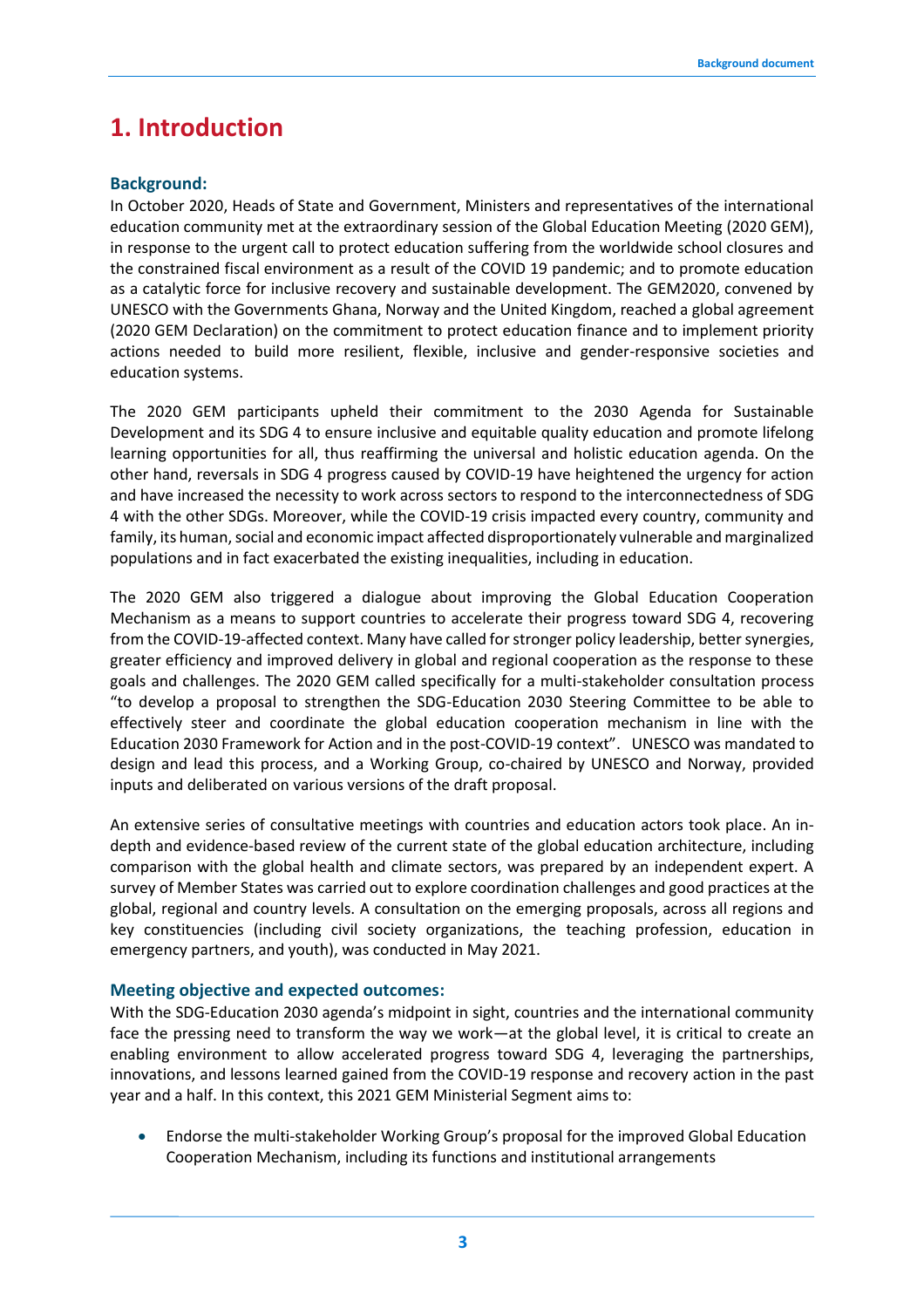• Take stock of measures and lessons learned from the COVID-19 education response that help to accelerate progress toward SDG 4

The discussion will be informed by the Working Group's proposal and the report of the third round of the UNESCO-UNICEF-World Bank-OECD Survey on National Education Responses to COVID-19 School Closures, which will be launched at the 2021 GEM.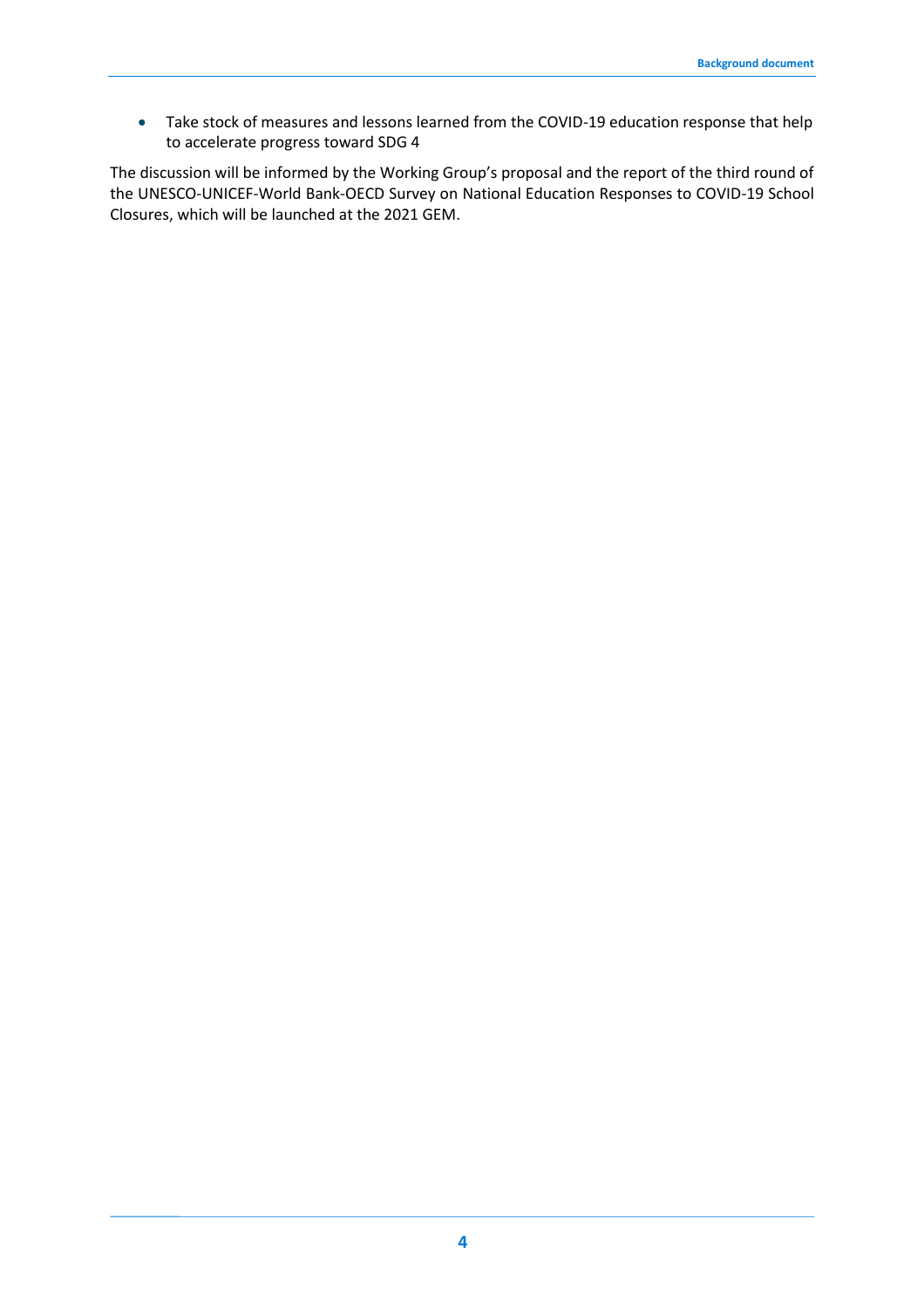## **2. Forging a Purposeful and Effective Global Education Cooperation Mechanism – Proposal by the Working Group**

#### <span id="page-4-0"></span>**Outline of contents**

Executive Summary

- 1. Context and introduction
- 2. Case for change: observed challenges for global level cooperation on Education 2030
- 3. Country-level relevance of a *Global* Cooperation Mechanism
- 4. Proposed functions of a fit-for-purpose Global Cooperation Mechanism
- 5. Proposed institutional arrangements for an effective Global Cooperation Mechanism 6. Next steps
- Annex A: Configuration, mandates, responsibilities and membership for the GCM structures

#### **Executive Summary**

#### *Background*

Global education faces a changing agenda and fast-moving set of demands. It has become increasingly dynamic and complex in terms of an expanding scope across the Sustainable Development Goals (SDGs) and a widening array of actors engaged at global, regional and country levels. Reversals in SDG 4 progress caused by COVID-19 have heightened the urgency for action and have increased the need to work across sectors to respond to the interconnectedness of the SDGs. Many have called for clearer policy leadership, stronger synergies, greater efficiency and better delivery in global and regional cooperation as the response.

SDG4-Education 2030 is a universal agenda **applicable to all countries**, and is a **holistic**, **lifelong learning** agenda giving equal validity to all the targets. Effective global and regional cooperation among the education community is expected to support progress by countries in five ways: **high-level advocacy** and **action-focused political will**; improved **data** and enhanced **monitoring** of results; adequate and **aligned global financing**; **knowledge sharing** about effective policies and practices; and support for **implementation capacity and systems strengthening**.

The SDG-Education 2030 Steering Committee (Steering Committee) was intended to be a representative driving force in making global cooperation relevant and in supporting countries to achieve SDG4-Education 2030. However, the Steering Committee has not kept pace with the rapidly evolving education agenda and its changing actors. It has also suffered from a lack of high-level participation and from inadequate resourcing of its secretariat. As a consequence, the Steering Committee has not proved sufficiently effective, and the contribution and impact of global cooperation have fallen below the intended expectations.

In response, the 2020 Global Education Meeting (GEM) called for a proposal to improve the Global Education Cooperation Mechanism (GCM) and to strengthen the Steering Committee. The GCM is the totality of the GEM, the Steering Committee and its Secretariat, the Collective Consultation of NGOs on Education 2030 (CCNGO), the Global Education Forum (GEF), the Multilateral Education Platform (MEP) and relevant regional coordination platforms.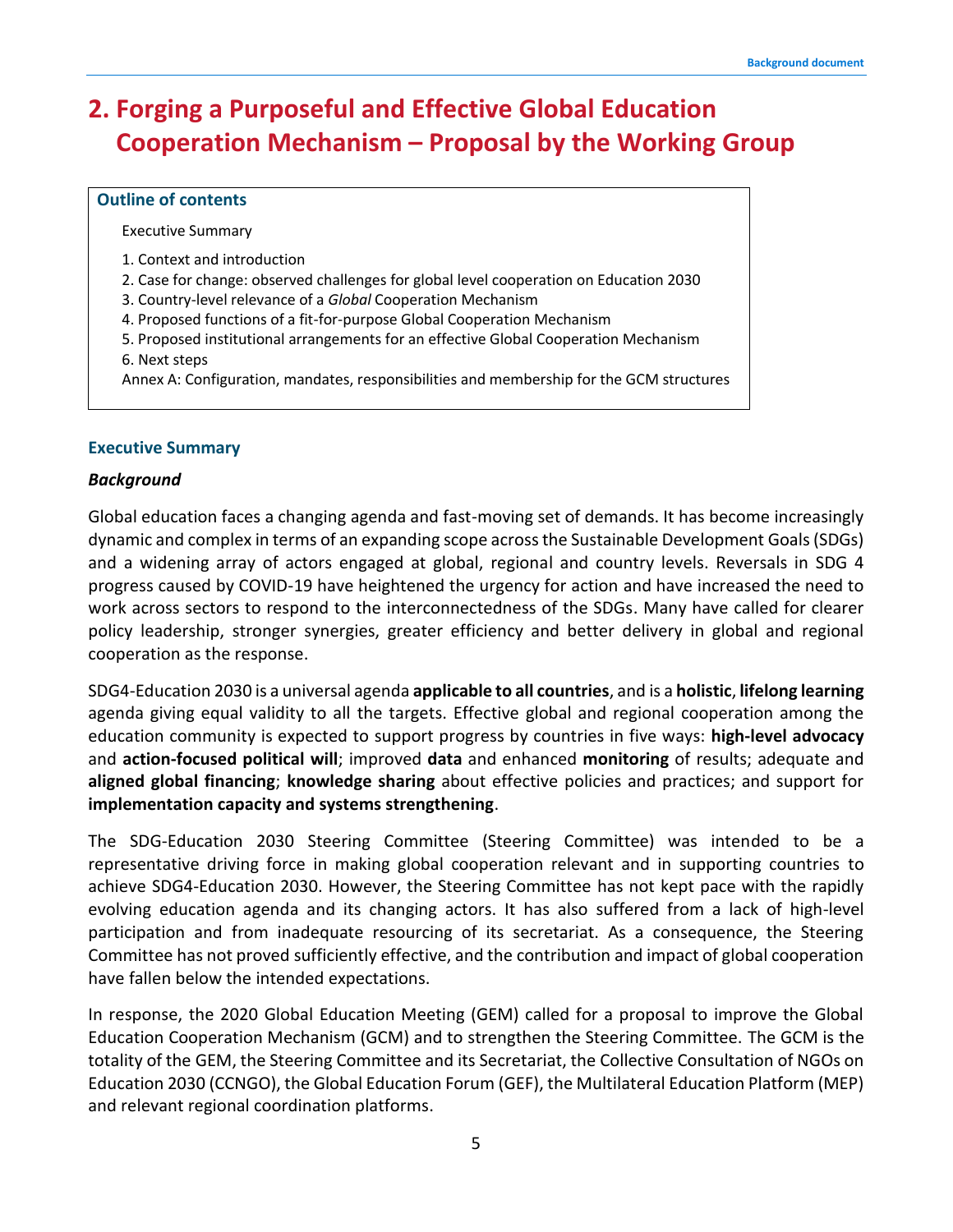### *GCM objectives and functions*

A GCM that is relevant to all countries and international actors will need to serve a dual purpose:

- Create a strong **overall enabling environment** for faster progress towards SDG 4, by facilitating global and regional cooperation on better knowledge, evidence, data and monitoring, and by boosting the shared ambition and commitment by governments and international actors to achieve results.
- Support **time-bound initiatives** developed by coalitions of countries or partners, guided by thematic areas endorsed by the GEM and driven by country priorities, to help countries accelerate towards SDG 4-Education 2030.

The focus will not be about creating new initiatives in most cases, but about amplifying, deepening or scaling the initiatives already being developed by coalitions of actors. Equally, the GCM will not seek to duplicate country-level coordination mechanisms, but to strengthen the institutional incentives of global actors to collaborate and coordinate better at country level.

Based on the expected contributions of cooperation at global level, three core functions are proposed for an improved GCM:

- **Promote evidence-based policy formulation and implementation** Provide policy leadership of the GCM to recommend priority actions for accelerating progress towards the achievement of SDG 4 based on evidence, knowledge and lessons on overcoming bottlenecks in achieving the SDG 4 targets. Promote the effective use of evidence for making appropriate policies and implementation strategies at the country level.
- **Monitor progress and improve the availability/use of data** Pursue the monitoring, follow-up and review arrangements for the SDG 4-Education 2030 agenda while helping hold all relevant partners to account for their commitments. Develop and pursue advocacy strategies based on reported national and regional benchmarks, and create a Global Education Observatory.
- **Drive financing mobilisation and improve alignment**  Advocate for mobilisation and better use of domestic and international education financing in support of agreed priorities, by galvanising renewed commitments, pushing for greater harmonisation and alignment, championing innovative sources of finance, and promoting efficiency and equity in education spending.

#### *GCM structures and membership*

Strengthening and transforming existing structures is the priority, not creating new ones. The new arrangements aim to be simpler and nimbler, while also being more powerful and visible. Proposals for reform centre on two institutional elements.

**A remodelled** *SDG4-Education 2030 High-Level Steering Committee (SDG4 HLSC)* **will serve as the global education apex body, in place of the current Steering Committee**. In line with the Incheon Declaration and the Education 2030 Framework for Action, the SDG4 HLSC will provide strategic guidance, review progress, and make recommendations on priorities/actions; monitor and advocate for adequate financing; and encourage harmonisation and coordination of partner activities.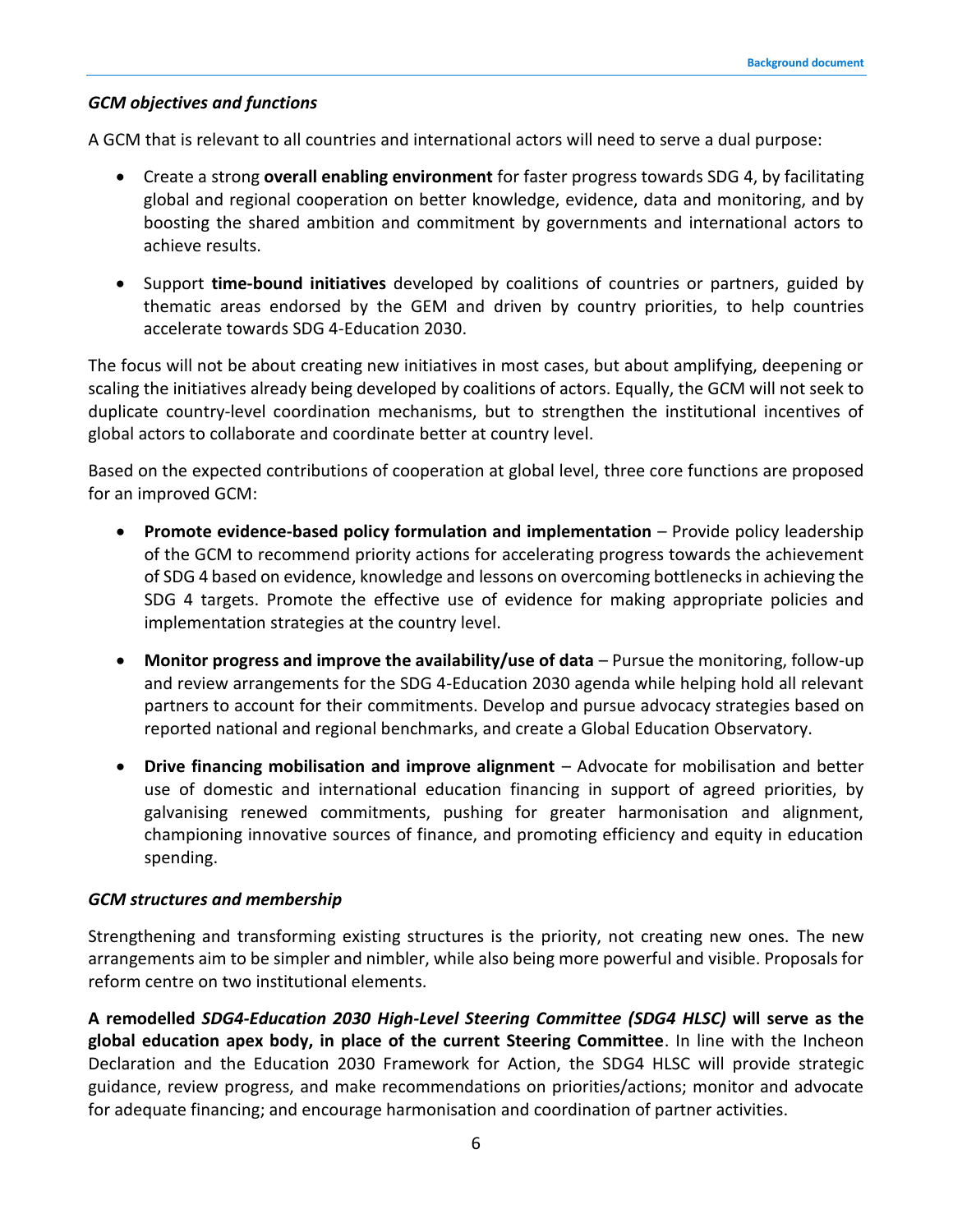It will have a membership that is representative of the global education community. The structure will comprise a '*Leadership Group*' (comprising a maximum membership of twenty-eight Ministers, Heads of Agency, and equivalent top organisational leaders) and a corresponding '*Sherpa Group*' of senior technical representatives. The latter will provide support to the Leadership Group and will lead the technical work on the three GCM functions.

The HLSC will operate under the auspices of the Global Education Meeting, which will periodically set thematic priorities. It will be co-chaired by the Head of State or Government of a Member State and the Director-General of UNESCO.

**A dedicated** *Inter-Agency Secretariat* **to support the SDG4 HLSC will be established.** It will be convened and hosted by UNESCO and will have specialist staff assigned or seconded by members of the global education community. It will support the functions, activities and meetings of the SDG4 HLSC and other GCM forums/platforms; liaise with other relevant bodies involved in global education; manage external communications and outreach for the GCM; and maintain data, knowledge and reporting systems in line with the SDG4 HLSC mandate.

### *Relationship with other global actors and forums/platforms*

Noting their important roles in the global system, and in order to ensure a close link to the UN Secretary General's Office, **the UN Special Envoy for Global Education and the UN Secretary General's Envoy on Youth will have standing invitations to attend meetings of the SDG4 HLSC Leadership Group**. Further opportunities will also be sought for the HLSC to engage influentially across the UN system on education issues as part of the entire Agenda 2030, and to ensure the involvement of non-members of UNESCO that are active in education.

The **Global Education Forum and the Multilateral Education Platform will each work under the auspices of the HLSC**, and they will provide updates on progress at the annual HLSC meetings. The GEF and MEP will be reviewed as part of the next phase of GCM reform to ensure coherence and avoid duplication.

It is expected that the different platforms and fora of the GCM would complement each other in contributing to the three core functions, under the overall guidance of the HLSC.

#### *Next steps*

This final proposal will accompany the draft outcome document of the Ministerial Segment of the Global Education Meeting on  $13<sup>th</sup>$  July, which is being shared with all Member States to seek endorsement of the Working Group's final proposal.

The analysis and proposals in this paper represent the first step in a global co-creation process towards an improved GCM. The process requires **further steps at regional and country levels, as well as an elaboration of how these levels will relate to one another,** in order to ensure its relevance and to make a meaningful difference. Further work will also be carried out to develop the three GCM functions.

#### **1. Context and introduction**

UNESCO, with the Governments of Ghana, Norway and the United Kingdom, convened an extraordinary session of the Global Education Meeting in October 2020 (2020 GEM), with the aim of protecting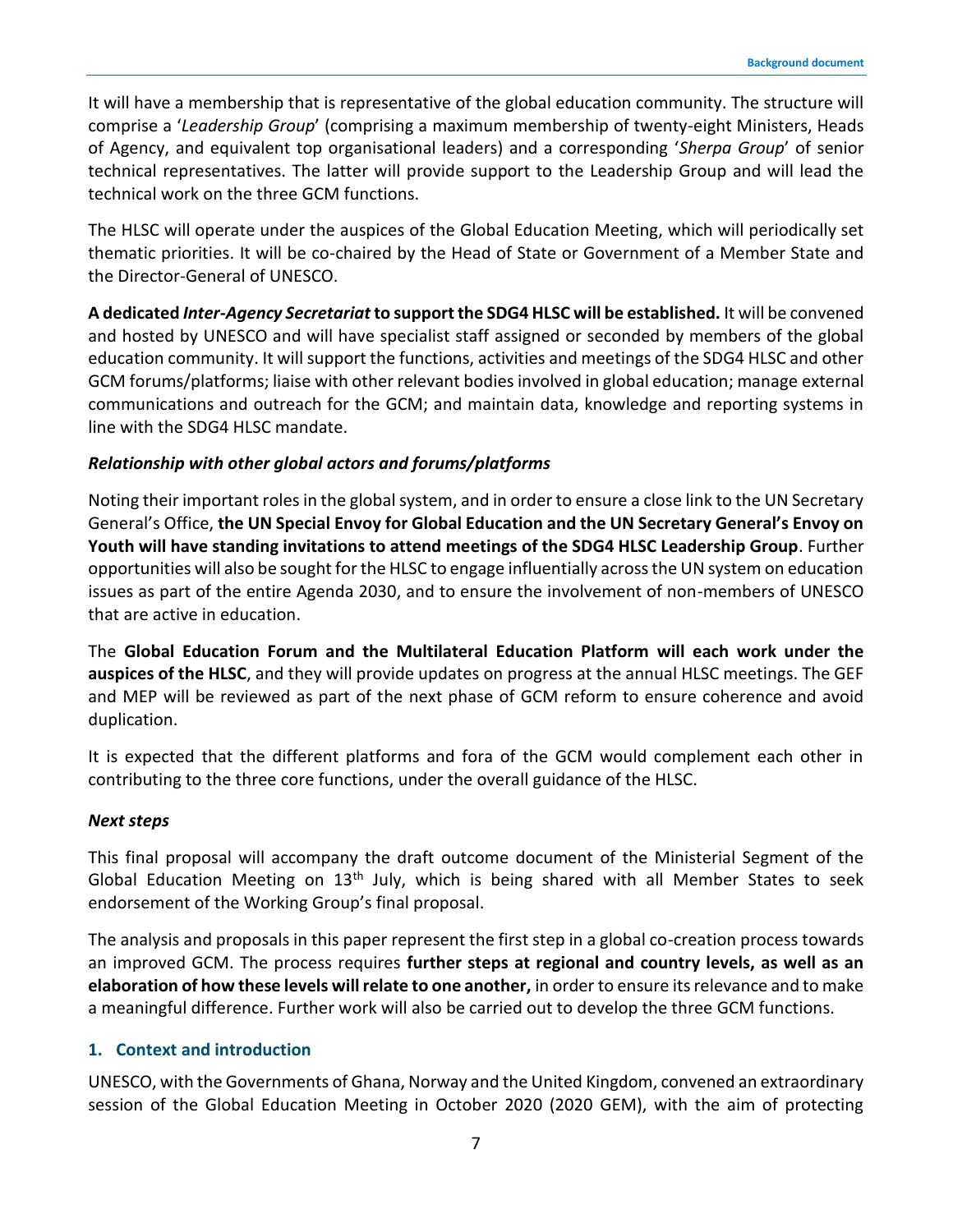education as a catalytic force for the COVID-19 recovery and sustainable development. At the 2020 GEM, governments and the international community:

- Agreed to uphold their commitment to the 2030 Agenda for Sustainable Development and its SDG 4 to ensure inclusive and equitable quality education and promote lifelong learning opportunities for all, thus reaffirming the universal and holistic education agenda.
- Triggered a dialogue about improving the Global Education Cooperation Mechanism (GCM) as a means to assist countries accelerate their progress toward SDG4.

The 2020 GEM called specifically for a multi-stakeholder consultation process "*to develop a proposal to strengthen the SDG-Education 2030 Steering Committee to be able to effectively steer and coordinate the global education cooperation mechanism in line with the Education 2030 Framework for Action and*  in the post-COVID-19 context".<sup>i</sup> The Steering Committee is considered to have a relevant and important mandate, but it has previously not proved to be an effective body. The overall GCM includes the GEM, the Steering Committee and its Secretariat, the Collective Consultation of NGOs on Education 2030 (CCNGO), the Global Education Forum (GEF), and the Multilateral Education Platform (MEP).

A Working Group (WG)<sup>ii</sup>, co-chaired by UNESCO and Norway, was tasked with developing and consulting upon a proposal to improve the GCM and to strengthen the SDG-Education 2030 Steering Committee.

An extensive set of consultative meetings with global education stakeholders has been running alongside the WG discussions. An in-depth and evidence-based review of the current state of the GCM, including comparison with the global health and climate sectors, was prepared by an independent expert<sup>iii</sup>. A survey of Member States was carried out to explore coordination challenges and good practices at the global, regional and country levels. A consultation on the emerging proposals, across all regions and key constituencies (including civil society organisations, the teaching profession, education in emergency partners, and youth), was conducted in May.

Consultation and discourse across a wide and diverse global community has itself been a challenging endeavour, which has illustrated the complexity and weaknesses of the existing GCM. The analysis in this paper represents only a first step in a global co-creation process towards an improved GCM. That process will require further work at global, regional and country levels to ensure its relevance and in order to make a meaningful difference.

A formative review of the GCM reform will be carried out two years after it is endorsed by the July 2021 GEM. That will assess in particular whether the new GCM arrangements have improved the relevance and effectiveness of the SDG4 HLSC.

This final proposal reflects the ideas and feedback from all of these consultative processes. The proposal accompanies the draft outcome document of the Ministerial Segment of the Global Education Meeting on 13<sup>th</sup> July, which is shared with all Member States to seek endorsement of the Working Group's final proposal.

The paper presents the following material:

• A summary of key challenges with the current GCM, identified through the in-depth review and consultations, and then validated by the WG members.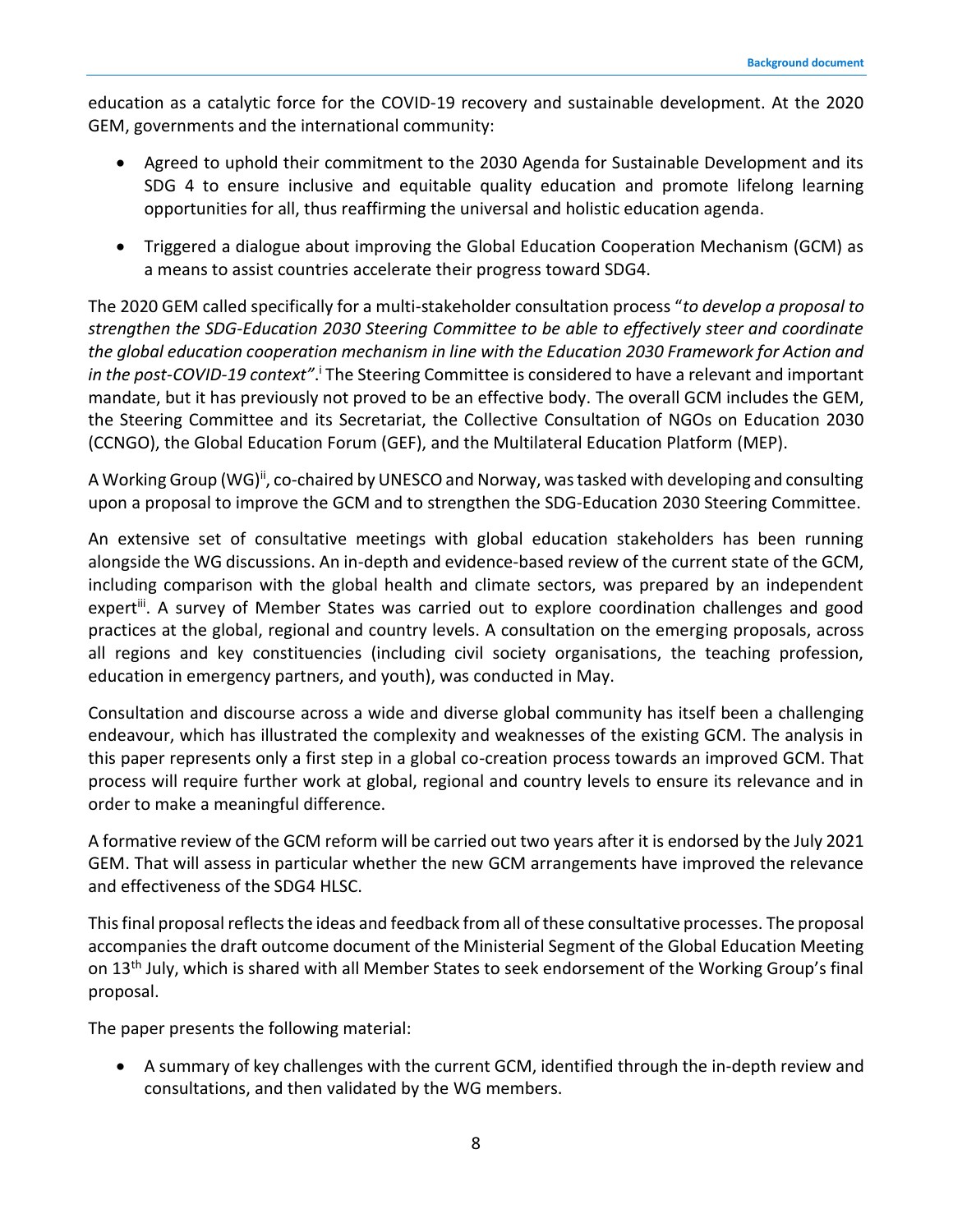- A framework for linking global cooperation to country-level outcomes based on the Education 2030 Incheon Declaration and the Education 2030 Framework for Action.
- A proposed set of functions and institutional arrangements for the GCM, to strengthen the Steering Committee and to provide leadership on global actions in support of progress toward SDG 4-Education 2030.

### **2. Case for change: observed challenges for global-level cooperation on Education 2030**

Global education confronts a changing and fast-moving agenda. It has become increasingly dynamic and complex in terms of an expanding agenda which connects to many of the SDGs and a widening array of institutional stakeholders at global, regional and country levels.

Reversals in SDG 4 progress caused by COVID-19 have heightened the urgency for action and have increased the necessity to work across sectors to respond to the interconnectedness of SDG 4 with the other SDGs. Education in emergency settings presents urgent and distinctive demands, but also has close interactions with other SDG priorities.

Many have called for clearer policy leadership, stronger synergies, greater efficiency and better delivery in the Global Cooperation Mechanism for education as a response to these goals and challenges.

The effectiveness of cooperative global action in education over the past two decades is widely considered to have fallen below expectations<sup>iv</sup>, especially with respect to countries and population groups furthest behind in the implementation of SDG 4. Whether one takes a universal lens across all countries or a partial lens on the development cooperation sector, the evidence points to shortcomings of progress and performance in the global system.<sup>v</sup>

Five challenges stand out as particular impediments:

- *Ability of leaders across the global education system to translate high-level/political priorities and commitments into focused, credible and sustained actions* – There has either been insufficient engagement by political and institutional leaders to create sustained commitment at the global level, or the engagement has not translated into sustained action at the country level. While education is often identified as an area of high priority, the agenda falters because of a failure to follow through.
- *Accountability for fulfilling commitments in respect of support for improved education outcomes, and sufficient data and monitoring with which to do so* – There has been a broad failure, by national and international actors, to ensure accountability for achieving results.<sup>vi</sup> Despite multiple global platforms promoting SDG 4, and existing mechanisms within countries and international or regional organisations, effective joint monitoring and accountability for achieving results is lacking. Data gaps on key SDG 4 indicators remain a major bottleneck to tracking and monitoring progress.
- *Adequate global financing for education, including credible commitments, less fragmentation and greater innovation* – Underfunding of education, lack of transparency and accountability about financing commitments, fragmentation of international financing flows, and limited progress with innovative finance are recurring themes.<sup>vii</sup> This problem goes beyond countries/government not meeting desired spending levels for education, linking to systemic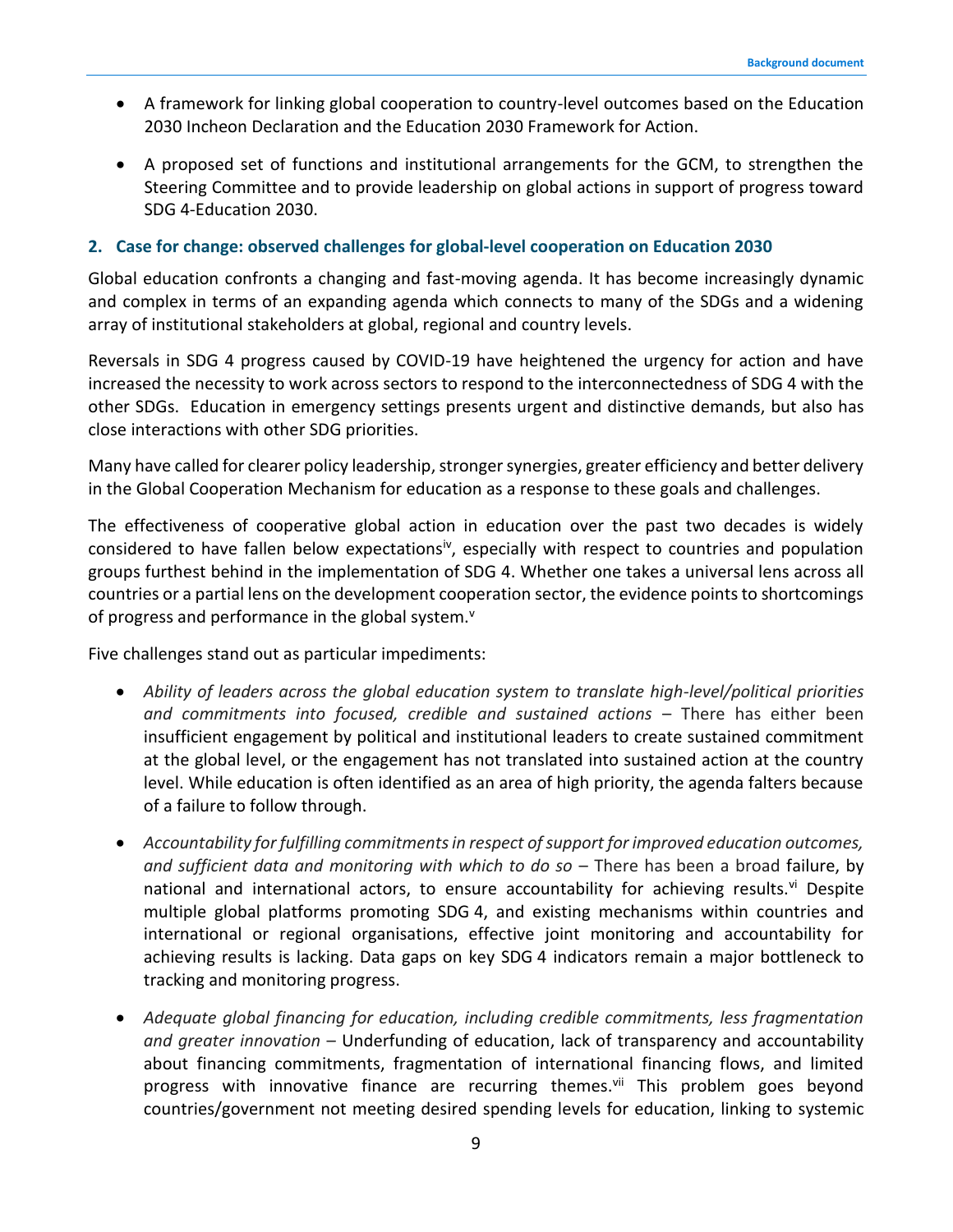public finance challenges. More efficient use of available funding is neededviii, as well as commitment by international funding providers to improve harmonisation and alignment.

- *Supply, uptake and effective use of knowledge and evidence about what has worked in improving education outcomes* – Research and evidence in global education are given too little emphasis, and in many instances are underutilised. Lack of capacity to produce, share and deploy evidence limits its use in country-level dialogue and decision-making. Few initiatives focus on national researchers and institutes in lower-income countries. Despite demand from governments, coordinated global efforts at the consolidation and sharing of evidence and lessons are insufficient.
- *Well-coordinated and effective international technical and policy support for strengthening government implementation capacity and systems in the education sector* – Problems of inadequate, uncoordinated or ineffective support are widely acknowledged. A number of global initiatives have been developed or attempted but most have struggled to find broad multiagency support or to get to scale. On the demand side, governments have been either unable to access readily the responsive and flexible support they require. While much of this issue is at country level, the right incentives are lacking in the global system for better coordinated support.

While a strengthened GCM is by no means the panacea, it could make a significant difference. Explanations for the shortcomings in effective cooperation at global level often focus on the increasingly diverse and complex network of actors and organisations engaged in the global education architecture. Many of those have overlapping and even potentially competitive mandates, objectives and memberships. There is a widening array of coordination mechanisms, convening platforms and partnership frameworks, which complicates the challenge of linking together evidence, advocacy and monitoring to support results. Yet there is no credible and agile "clearing house" function to the support synthesis and exchange of pertinent information (e.g., on priorities, initiatives and results) and to help in facilitating joint actions (e.g., based on demand from governments).

## *SDG-Education 2030 Steering Committee and other forums/platforms*

The SDG-Education 2030 Steering Committee was intended to provide leadership for the global education community and to improve cooperation among global education actors. Its mandate in the Education 2030 Incheon Declaration and the Framework for Action (FFA) states that: "*it will, among other activities, provide strategic guidance, review progress drawing on the GEM Report, and make recommendations to the education community on key priorities and catalytic actions to achieve the new agenda; monitor and advocate for adequate financing; and encourage harmonization and coordination of partner activities*".ix

While the purpose and mandate of the Steering Committee in the global architecture remain relevant – indeed have become more necessary – it is viewed as relatively ineffective. It has suffered from a lack of high-level participation and from inadequate resourcing of its secretariat. Additionally, it has insufficient coverage of new global education actors, a weak connection to regional and countrylevel cooperation mechanisms, and a limited focus on education in emergency settings. As with many such international bodies, it faces a problematic and unresolved trade-off between inclusiveness and efficiency.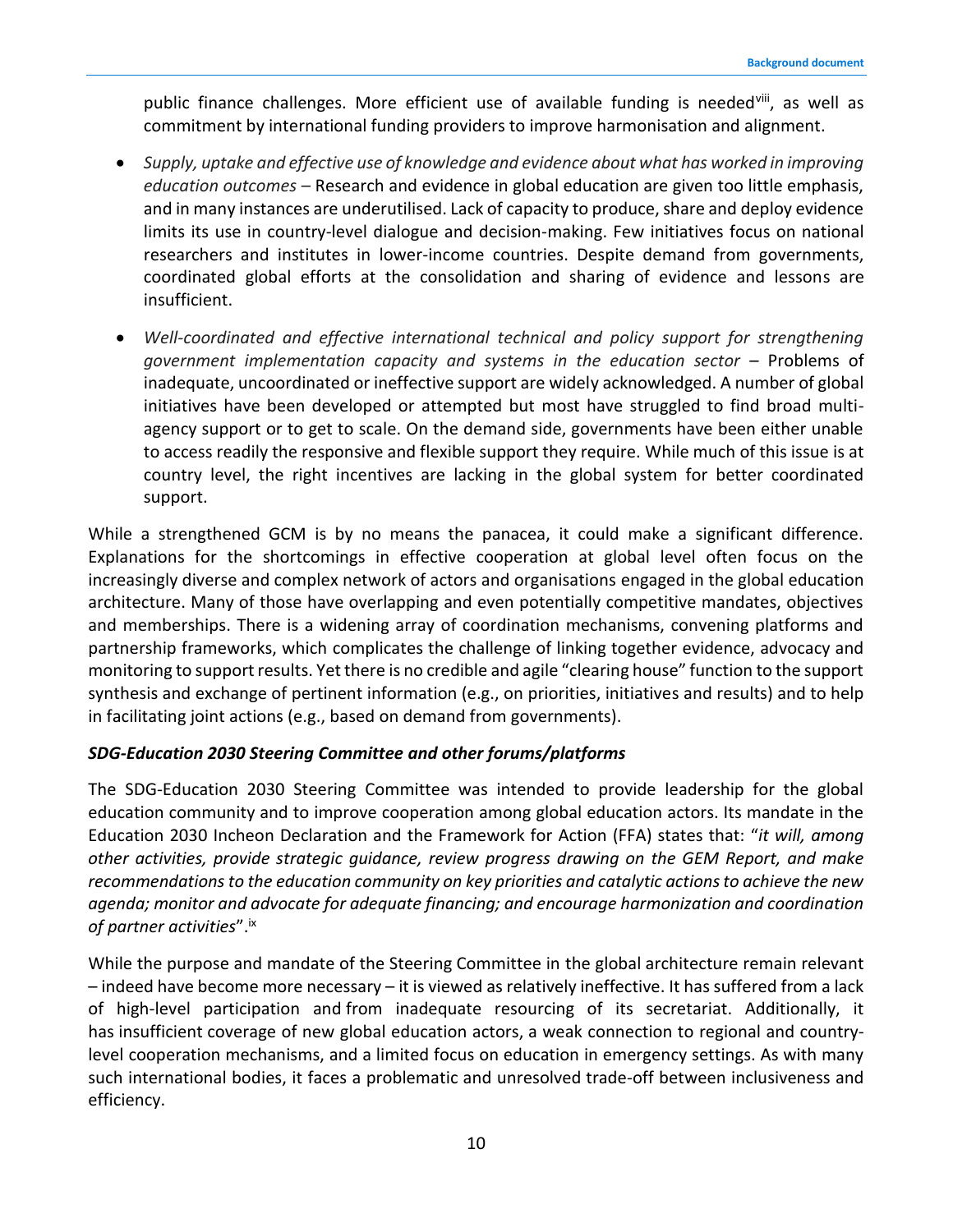The result is that the Steering Committee has not lived up to its mandated role. The Steering Committee has struggled to position itself at the centre of the global education architecture. It currently lacks visibility and the capacity needed to have a meaningful impact. A major observed challenge is that the Steering Committee is not taking any particularly relevant or significant decisions. In practice, it lacks the heft that in principle it should have as a result of its mandated role.

Other forums and platforms in the GCM may also have room for improvement. The Global Education Forum and the Multilateral Education Platform are recent additions, since 2019, that are working to establish themselves. The GCM reform presents a valuable opportunity to clarify the purpose and membership of each forum/platform and to strengthen them. The aim should be to avoid duplication, to demonstrate value addition, and to improve the overall coherence of the GCM.

The assessment of the Steering Committee points to a particular conundrum. If there is a need and a demand for improved global cooperation, and **if there is already an apex body with the right mandate and requisite legitimacy, why not empower it and give it the capacity to fulfil that role?** This paper makes the case for strengthening the Steering Committee and making it fit-for-purpose as the apex body for SDG 4-Education 2030.

#### **3. Country-level relevance of a Global Cooperation Mechanism**

Starting with a clear purpose is vital, otherwise global cooperation risks being a detached and abstract exercise. *Country-level education outcomes* are unquestionably the driving concern. The paper works back from that purpose to ask what contributions the international cooperation architecture/system for education – with all its participation, knowledge, resources and resolve – can and should make in support of country-level efforts. The paper adheres to the principle of **SDG 4-Education 2030 as a universal agenda** applicable to all countries, and as a holistic, lifelong learning agenda giving equal validity to all the targets.

While the influence of global-level actions should not be overstated or overestimated, there is nonetheless an expectation for those actions to make a meaningful contribution in service of country efforts. The Education 2030 Incheon Declaration and Framework for Action (FFA) provides a framework to consider how global and regional cooperation can support governments and other country-level actors in their efforts to achieve the SDG 4-Education 2030 targets (see *Figure 1*).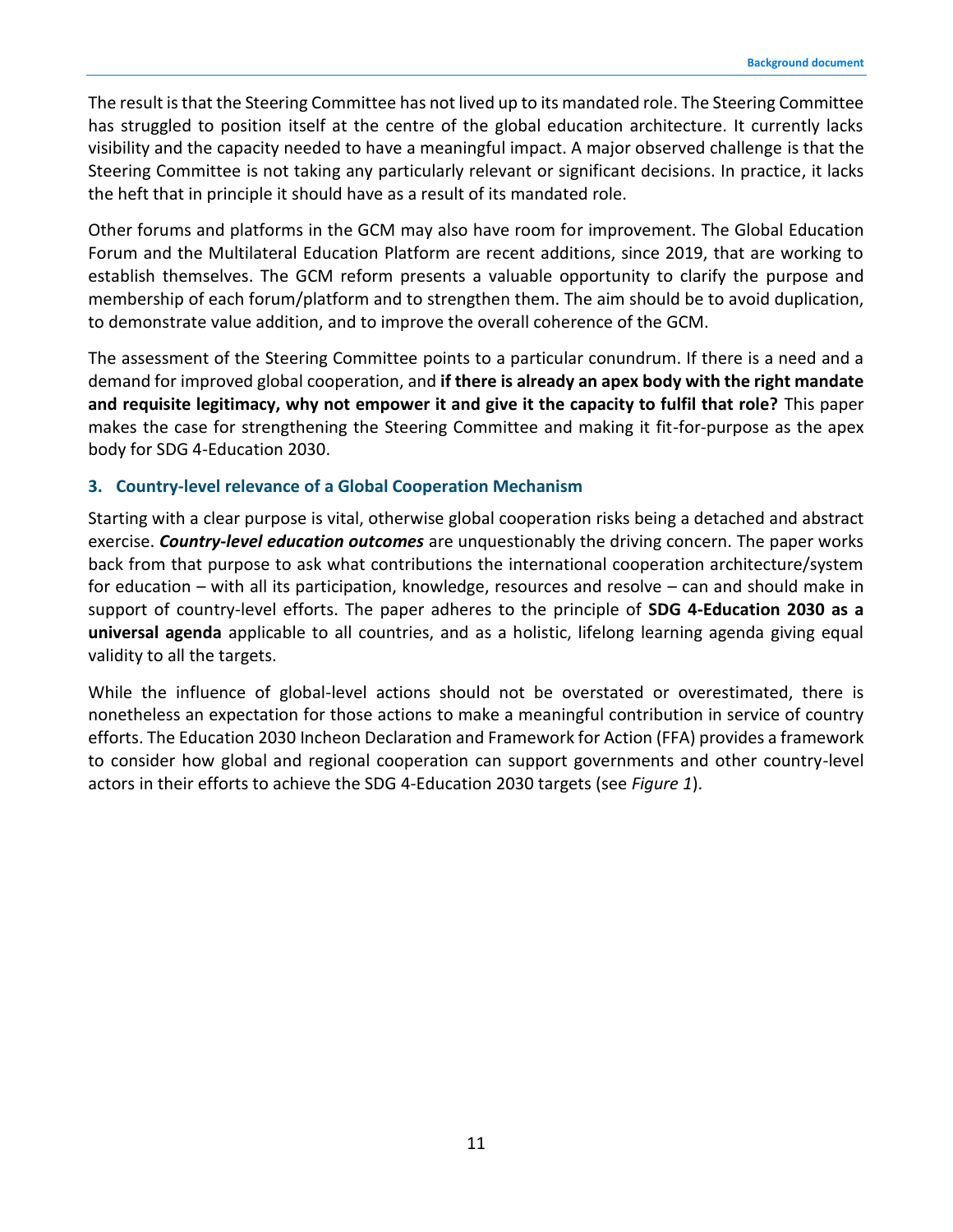

#### **Figure 1. Adapted Incheon/FFA framework for effective global cooperation around SDG 4**

*Source: Derived from the GCM Input Paper (Mundy, 2021) and from the SDG4-Education 2030 Incheon Declaration and Framework for Action.*

The framework takes country-level needs, priorities and actors as an anchor. It assumes that certain enabling factors at country level (e.g., political commitment, performance accountability, targeted funding, applied know-how, implementation capacity) will create the conditions and incentives necessary to accelerate progress toward the SDG 4 targets. Regional and global actors can assist through actions that help to establish or reinforce those conditions. There is also a feedback loop, with demand and insight emanating from countries propelling more effective global contribution.

The five significant contributing factors at global level, as identified in the FFA, are:

- High-level advocacy and action-focused political will.
- Improved data and enhanced monitoring of results.
- Adequate and aligned/effective global financing.
- Knowledge sharing about effective policies and practices.
- Support for implementation capacity and systems strengthening.

Regional and global levels are both important. While the focus of this paper is on the global level, further work is proposed to develop comparable analysis and proposals for strengthening regional cooperation mechanisms and their relationships to the global level. Feedback from Member State consultations suggests that moving to a more differentiated and decentralised approach across different regions may prove most effective.

This framework for global cooperation is not intended as monolithic. Global education has a complex and diverse architecture without the preconditions or tolerance for a single unifying framework. The five contributing factors (i.e., action-focused advocacy, data-led monitoring, effective financing,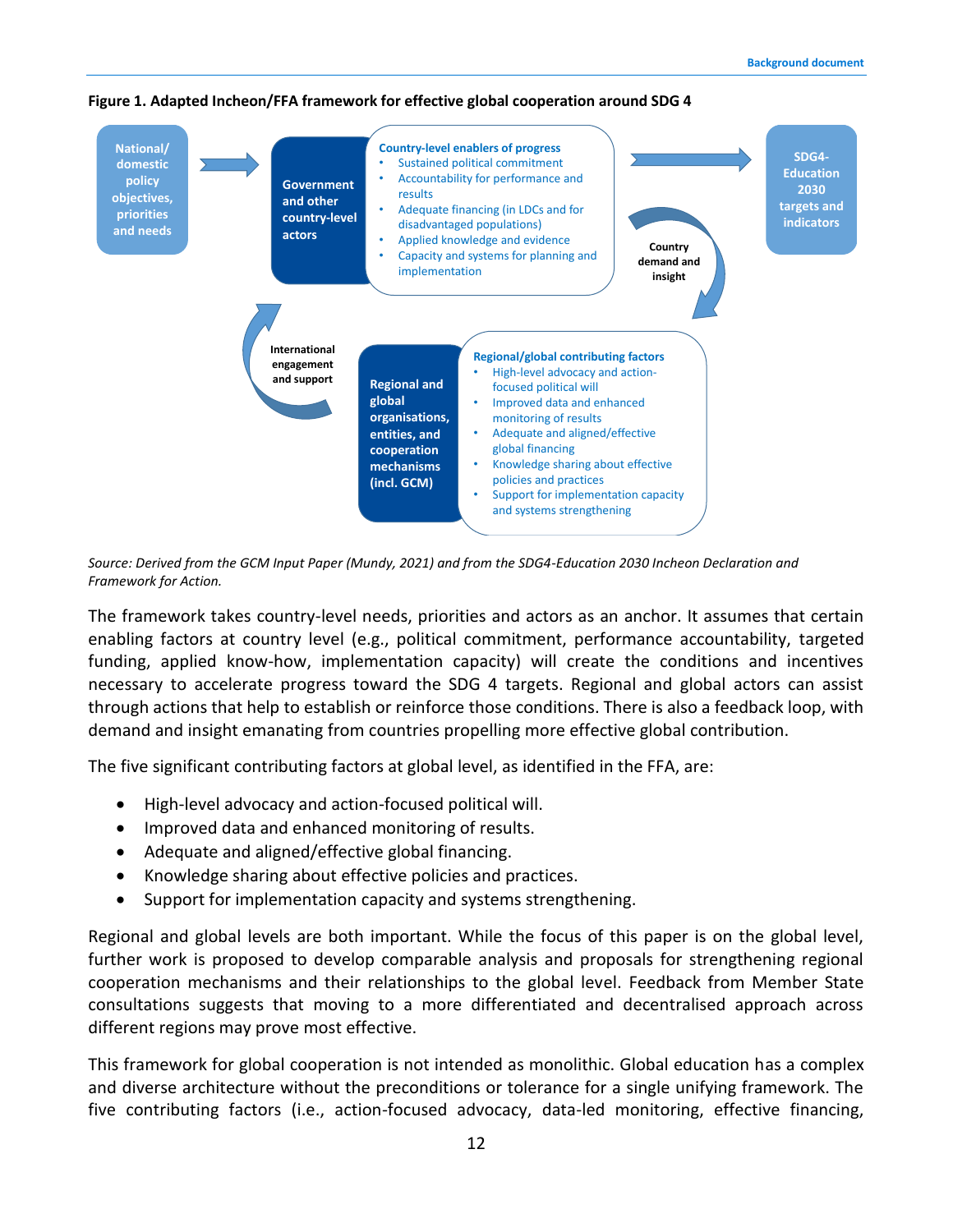knowledge sharing, systems strengthening) are intended to be relevant to one organisation/entity operating within the global system (e.g., an international organisation), or to a coalition of actors (e.g., an acceleration initiative), or to the entire global system (i.e., the GCM). However, the contributory effect of these global factors will be multiplied in the context of a strengthened GCM which can facilitate and encourage greater cooperative and collective action.

A GCM that is relevant to all countries and international actors will need to serve a **dual purpose**:

- Create a strong **overall enabling environment** for faster progress towards SDG4, by facilitating global/regional cooperation on better evidence, data and monitoring, and by boosting the shared ambition and commitment by governments and international actors to achieve results.
- Support **time-bound initiatives** developed by coalitions of countries or partners, guided by thematic areas endorsed by the GEM and driven by country priorities, to help countries accelerate towards SDG 4-Education 2030.

The threshold question for the GCM in all cases will be whether there is an expected value addition from additional or enhanced global-level engagement. The focus on acceleration initiatives will not be about creating new initiatives in most cases, but about **amplifying, deepening or scaling the initiatives already being developed by coalitions of actors**. Multilateral agencies have a strong track record of devising such initiatives in partnership with selected Member States<sup>x</sup>, but it has often proved harder to secure broad engagement and support by global education actors. Equally, the GCM will not seek to duplicate country-level coordination mechanisms such as Local Education Groups and Education Clusters which are the locus of collective support for country priorities. It will seek to **strengthen the institutional incentives of global actors to collaborate and coordinate at country level** (especially multilateral agencies and bilateral cooperation providers).

#### **4. Proposed functions of a fit-for-purpose Global Cooperation Mechanism**

The objective for an improved GCM is to generate conditions and incentives at global and regional levels such that actors across all constituencies cooperate more efficiently and effectively in the service of better and faster progress towards SDG 4 outcomes at country level. **That means the system of global cooperation must respond better to what countries say they require to achieve results**.

While different models could be envisaged, a lesson from the global climate sector<sup>xi</sup> is that a static, monolithic and all-embracing approach to the GCM may not be optimal and is unlikely to succeed. The GCM needs to balance this tension between, on one hand, motivating political will by governments and supporting their actions to accelerate progress toward SDG 4, and on the other hand, reviewing progress towards SDG 4 and encouraging all parties (for example, governments, international and regional organisations, civil society) to be accountable to their respective commitments. Meanwhile experience in global health sector reinforces the case for combining a system-wide focus on evidence, data and monitoring with more targeted coalitions to accelerate progress on specific priorities.

Drawing on these lessons from other sectors, and harnessing the expected contributions of cooperation at global level (i.e., action-focused advocacy, data-led monitoring, effective financing, knowledge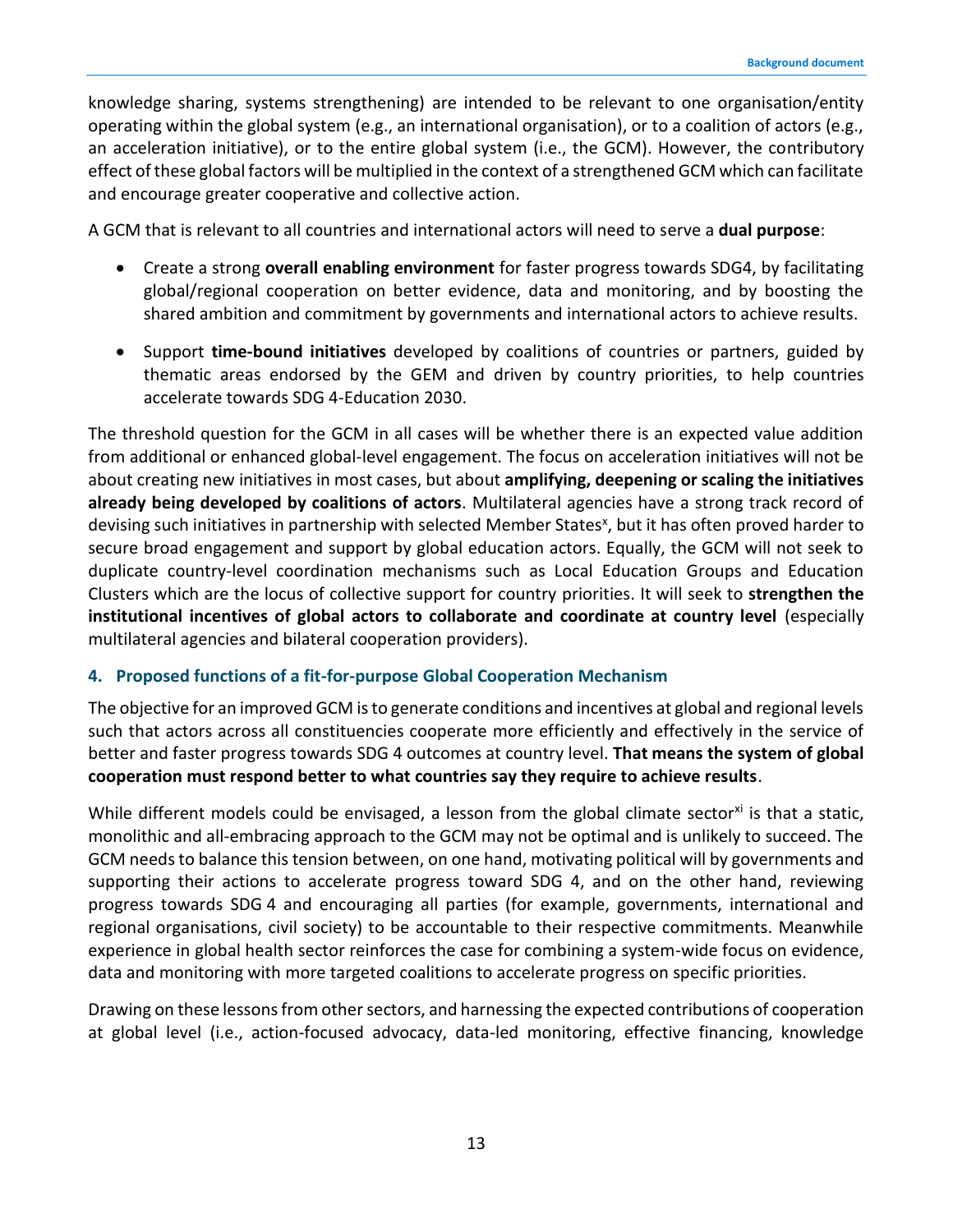sharing, systems strengthening), the Working Group proposes three core functions for an improved GCM:

- **I. Promote evidence-based policy formulation and implementation**
- **II. Monitor progress and improve the availability/use of data**
- **III. Drive financing mobilisation and improved alignment**

An additional function of the GCM may be considered in due course – **effective support for implementation capacity and systems strengthening**. While it is not principally a global-level issue, engagement by the GCM could serve to increase the attention by all actors to capacity development and system strengthening, and to improve the incentives for adequate, coordinated and effective support at country level. No direct role in country-level capacity development is envisaged. Regional coordination mechanisms already serve an important contributory role as hubs for provision and coordination of capacity support to countries. The system strengthening/transformation agenda is a universal one as well as a development cooperation priority, which makes it pertinent to a wider array of global education actors. It is clearly of vital importance to SDG 4 progress, alongside financing and evidence

The broad scope and approach for each of the first three functions are sketched out below. **The strategies and main actions of these functional areas will be further developed prior to the GEM in November 2021.** To support an inclusive approach, and to address both a universal agenda and development cooperation issues adequately through the GCM, each of the three functional areas will be co-led by representatives from more than one HLSC constituency category.

#### *I. Promote evidence-based policy formulation and implementation*

One of the key functions of the GCM is to promote stronger evidence-based policy making and implementation in the education sector. At the global level, the Steering Committee's recommendations on policy priorities and catalytic actions will be informed under this GCM function by the consolidated data, research evidence and knowledge about education policies and their effective implementation for the advancement of the SDG 4-Education 2030 agenda into policy briefs and memos. At the country level, the effective use of evidence for making appropriate policies and implementation strategies will be promoted and supported by using the existing regional and national SDG4-Education coordination platforms.

Building on what already exists (e.g., research networks, knowledge production/management initiatives and platforms), the emphasis of this functional area is on collaboration among global and regional partners and stakeholders to collate and consolidate evidence, knowledge and lessons learned with respect to overcoming bottlenecks in achieving the SDG 4 targets, including policy options and implementation strategies chosen to transform the situation. Thus, joint and collaborative action will be undertaken to:

- Further promote decision-making for policy and its implementation based on evidence and knowledge about successful and innovative programmes and interventions in advancing the SDG-Education 2030 agenda.
- Support the capacity of national actors to develop and adapt such evidence and knowledge for policymaking.
- Facilitate peer-learning and cross-country collaboration, including South-South cooperation.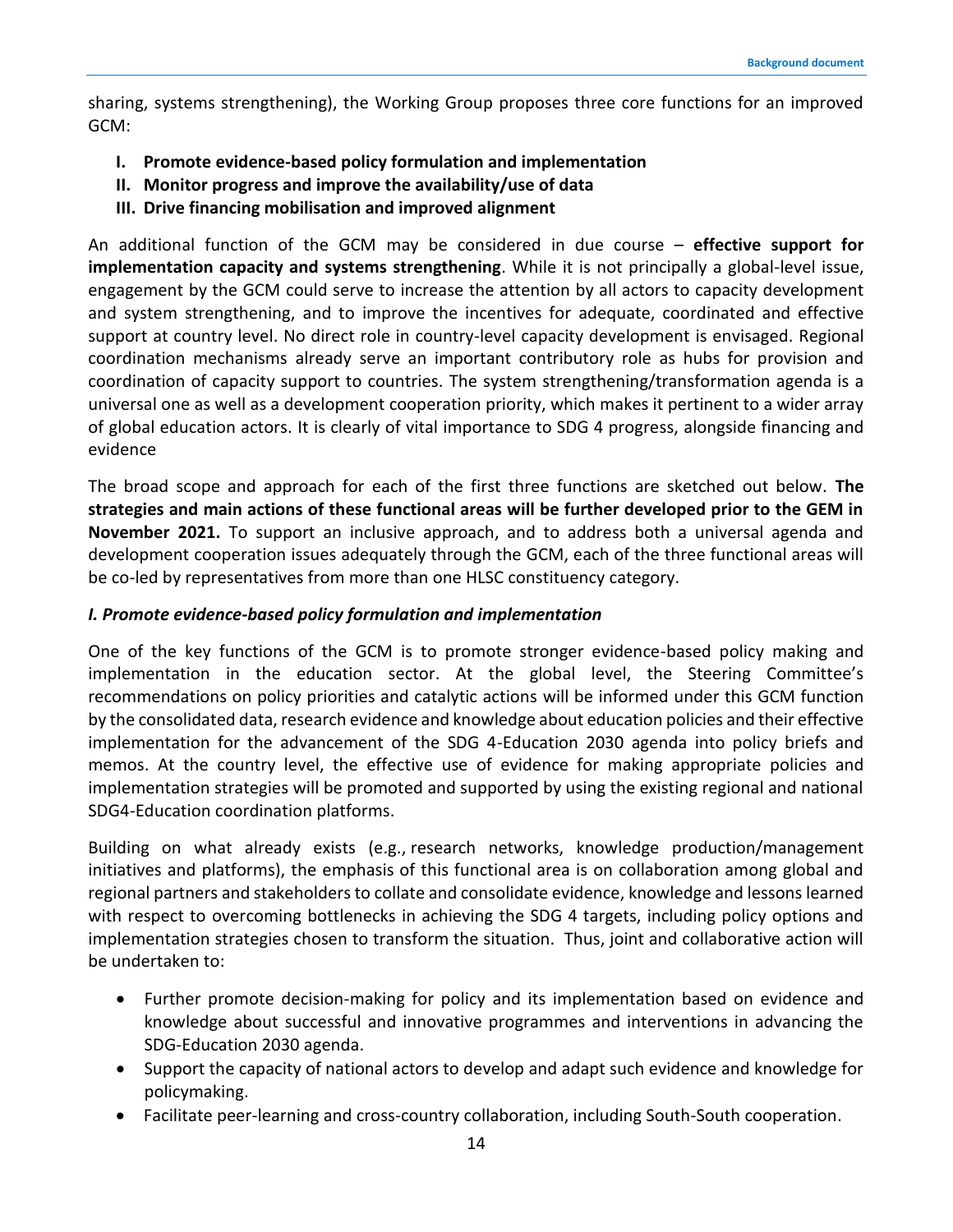Given the SDG-Education 2030 agenda's universal, lifelong learning scope, this GCM function's added value consists in its global coverage—across geographic regions as well as countries' wealth or development levels—and the education sector-wide and lifelong learning perspective. The closer coordination with the regional SDG-Education 2030 coordination mechanisms will be sought to ensure the bi-directional feedback loop and knowledge sharing between the global and country levels and across the regions.

#### *II. Monitor progress and improve the availability/use of data*

In line with the established SDG 4 monitoring framework and supported by the Technical Cooperation Group on SDG 4 Indicators (TCG), the monitoring, follow-up and review arrangements for the SDG 4- Education 2030 agenda as established in the Education 2030 Framework for Action will be pursued under this functional area while helping hold all relevant partners to account for their commitments. The Framework for Action also recognizes the technical leadership of the UNESCO Institute for Statistics (UIS) as the official source of cross-nationally comparable data on education and the UNESCO Global Education Monitoring Report (GEM Report) as an independent and authoritative source of monitoring and reporting on SDG 4 progress.

Enhanced collaboration and collective action among national, regional and global SDG 4 stakeholders is essential to leverage technical and financial resources, improve the efficiency of investments in data systems and build national capacity in the production of education statistics. At the global level, the creation of a Global Education Observatory is proposed to provide Member States and the international community with easy access to education data, bringing together different data international sources (e.g., UIS, World Bank, UNICEF, OECD).

Setting regional and national benchmarks is the linchpin of the improved GCM<sup>xii</sup> as they serve as a framework to identify and support national actions to fill data and policy gaps and to help address respective regions' common challenges by prompting an exchange of best practices, mutual learning, gathering and dissemination of information and evidence of what works, as well as advice and support for policy reforms. In this way, monitoring of progress against SDG 4 targets would be centred on nationally determined commitments made by individual governments within the SDG 4 framework. It is recognised that, while the SDGs are universal, targets cannot be the same from one country to another. Moreover, regular monitoring against benchmarks would help identify multi-stakeholder time-bound acceleration initiatives, whose investment will need to be monitored in turn.

#### *III. Drive financing mobilisation and improved alignment*

Under this function of the GCM, the advocacy for increased domestic and international funding for education and for spending equity and efficacy is prioritized. Ensuring that the case for education has a strong voice in national and global discussions, including around tax, debt, austerity and wider macroeconomic policies is critical, particularly when lower income countries are facing increased fiscal pressure from high levels of public debt and competing spending needs compounded by the COVID-19 pandemic. This may include strengthening the capacity of Ministries of Education to engage in strategic dialogue with Ministries of Finance and ensuring that the impact on education is considered in key public finance discussions. Moreover, reinforcing country capacity for stronger and more reliable data systems, analytical capabilities for translating data into evidence, and strong dissemination capabilities are critical. Such capacity support includes refining toolkits and learning resources to support policy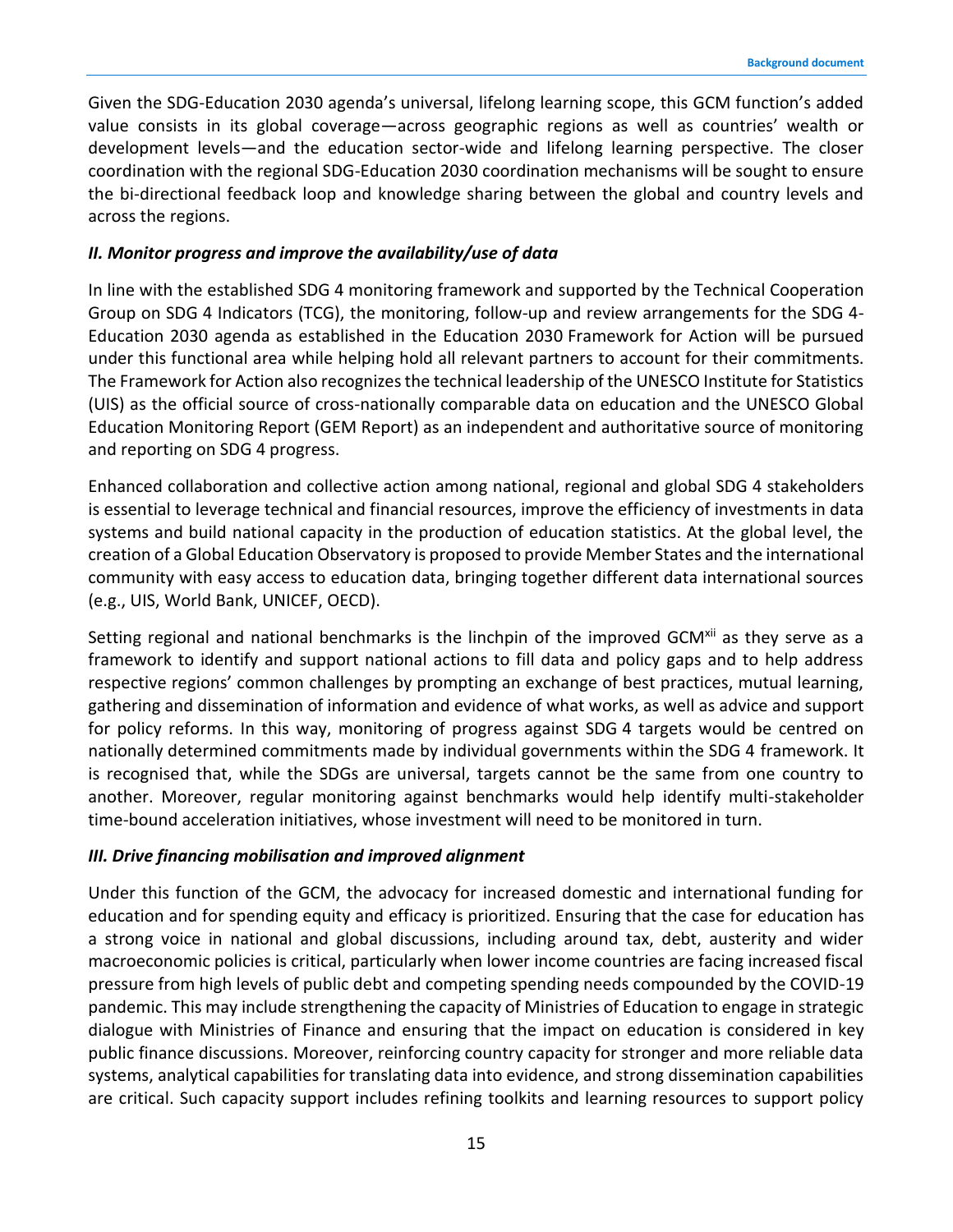makers in diagnosing major weaknesses in education financing systems and identifying ways to tackle them.

It is essential that development partners, including bilateral donors and multilateral agencies, coordinate and harmonize their support to governments, aligned with the country-owned education plans, thus reinforcing the aid effectiveness principles. This should be complemented by efforts to support developing credible financing strategies underpinning national education plans; promoting and ensuring the necessary (international and domestic) financing uplift; ensuring that national priorities are identified based on evidence; and investing funds in low cost/high-effectiveness programmes that target greatest needs. There is also the scope to leverage innovative financing tools to unlock additional funding for education, and crowd in new funding and new partners.

This GCM function would require close links with relevant forums/platforms in the GCM, as well as focused engagement with individual governments, international and regional financial institutions, donor countries, and innovative sources of financing. Action areas include tracking and reporting of metrics such as financing commitments, mobilisation and allocation of flows, fragmentation of international financing, and sources of innovative finance. They should be linked to wider discussions on public finance covering revenue mobilisation, debt servicing, and medium-term revenue strategies.

For international financing, the Global Education Forum could serve as a platform for dialogue among development cooperation providers and facilitate agreement on joint actions and donor harmonisation, in support of the priorities agreed upon at the Global Education Meeting. For domestic financing, discussion among a technical advisory group composed of representatives of finance and education ministries could become an integral part of the GCM agenda. It could support a periodic joint roundtable of ministers of education and finance as part of the GEM.

#### *A note on the link from data/monitoring to increased accountability*

Enhanced accountability was mentioned frequently during the review process as a highly desirable element of a strengthened GCM. It is also the most difficult global-level issue to address credibly and concretely. The phrase itself creates a risk of different interpretations and applicability. The usage here is that **each and every global education actor is held accountable for its own commitments and distinctive contributions to improving education outcomes**.

Two different dimensions of accountability are covered implicitly here. The first is **domestic accountability** by national governments (i.e., Member States of the United Nations) for the achievement of substantive progress and results against SDG 4 targets and indicators. The second is **global accountability** by international actors (e.g., international organisations, donor governments, non-governmental organisations, private sector) for their commitments made to support global education in general and various countries in particular.

Given the poor track record of attempts at mutual accountability, it is suggested that **peer-to-peer approaches to accountability** may be a more promising avenue to pursue. That would apply, for example, to regional groupings of governments attempting to make domestic progress on SDG 4 or to bilateral development cooperation providers attempting to make their contributions more relevant and effective.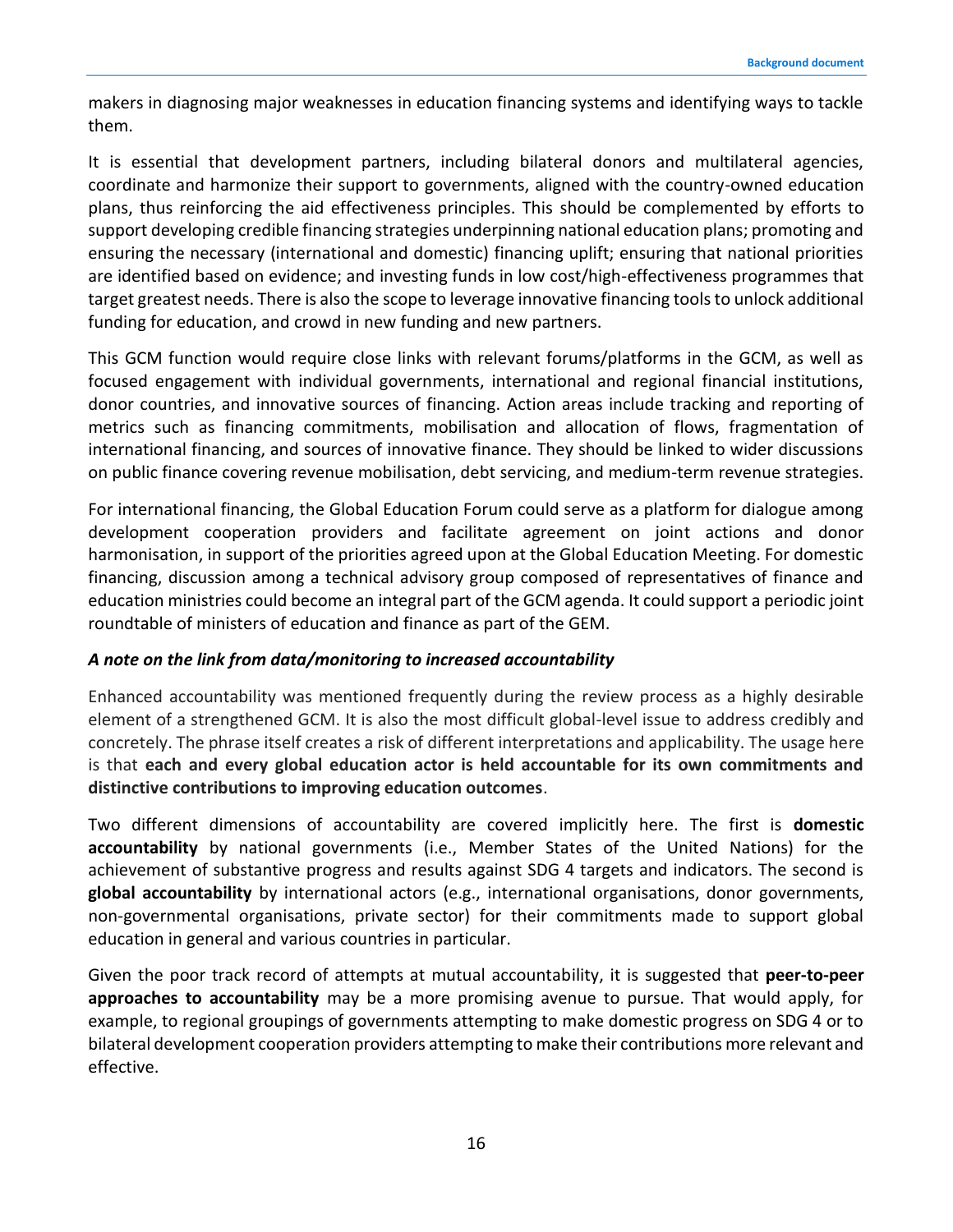Better data and improved monitoring may also provide a pathway to enhanced accountability through the GCM. However, while the lack of data and the weakness of monitoring are clear impediments to stronger accountability for results, the foremost requirement is a top-level political/institutional commitment to that accountability on the part of both national and international actors.

The ambition may be to move towards regular and systematic reporting by countries on SDG4 progress. The GCM at regional and global levels could collate the reporting done at country level and produce a progress score card. A similar approach could be applied to development agencies and international organisations with respect to their contributions to supporting country-level progress. While the primary accountabilities are, respectively, to domestic taxpayers and to governing boards, that would not prevent commitment to a score card process through the GCM.

**Whichever approach is taken, it is essential to be precise about** *who* **is accountable,** *for what***, and** *to whom* **as part of the GCM.** None of these have been adequately clear to date. Further work, as part of the process to improve the GCM ahead of the November 2021 GEM meeting, is needed to find agreement on the forms of global or regional accountability mechanism that Member States would find acceptable and valuable. Consultations so far suggest a good deal of support in principle for greater accountability, but very limited inclination to translate that into a credible global mechanism.

### **5. Proposed institutional arrangements for an effective Global Cooperation Mechanism**

The consultations and Working Group discussions indicated a number of guiding principles for reform of the GCM institutional arrangements:

- A desire for the GCM structures to have the authority and capacity needed to deliver in practice on the mandates and functions that are agreed for them by the GEM.
- An intention that priorities established by the GEM and the SDG4 HLSC should guide the activities of all forums/platforms in the GCM.
- A strong preference that membership of the GCM structures should continue to be representative of the global education community.
- A broad agreement that the aim should be to strengthen or transform existing structures (notably the SDG-Education 2030 Steering Committee) rather than to create new ones.
- An expectation that the relationships among all the GCM forums/platforms (including the Global Education Forum and the Multilateral Education Platform) should be clearly explained and agreed.

The central proposal is **to strengthen the current SDG-Education 2030 Steering Committee and to overhaul its support structures**. The new arrangements should be more visible and influential.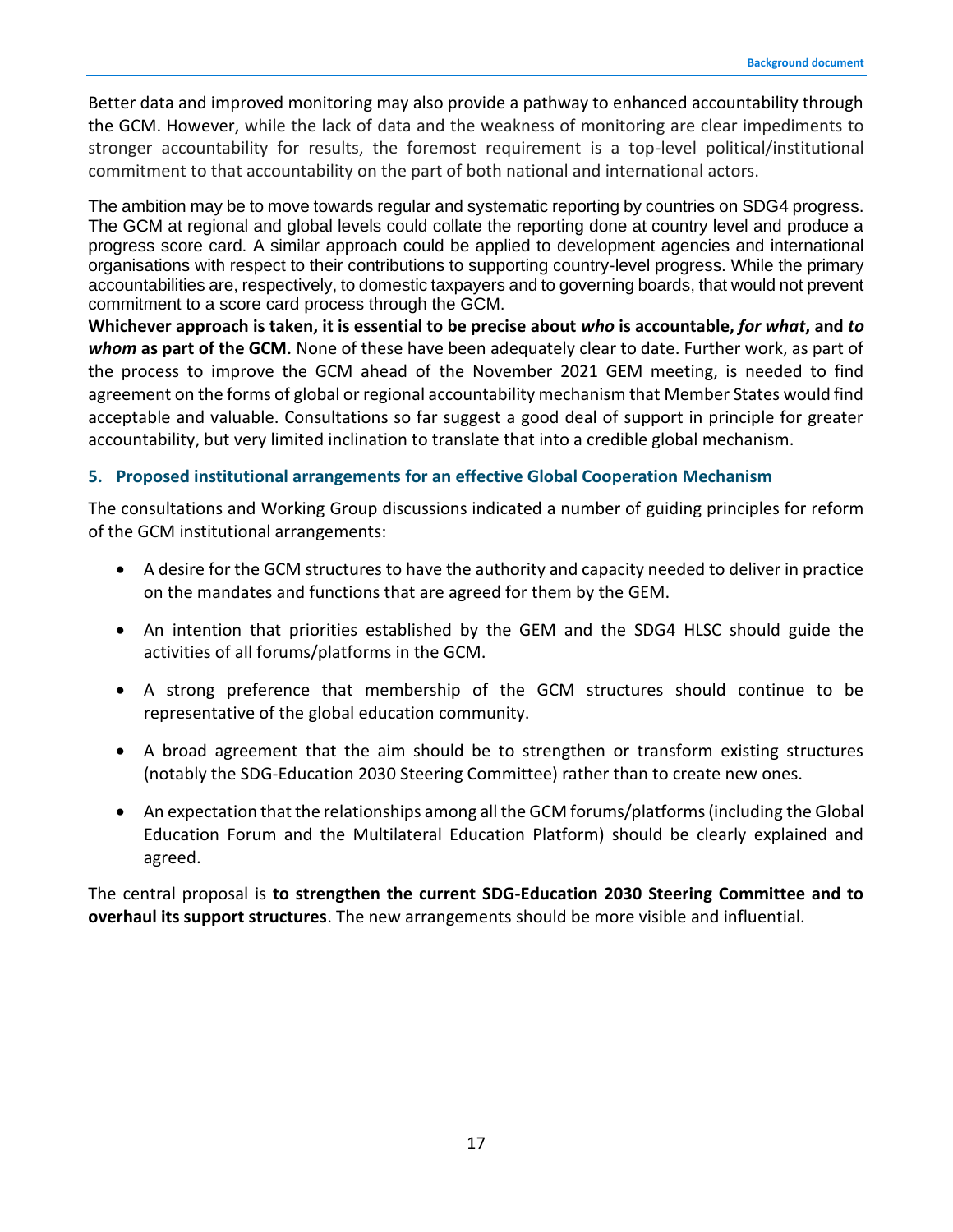

**Figure 2: Proposed structures and functions for the strengthened GCM**

*Source: Formulation by GCM Working Group*

*Figure 2* illustrates the proposed basic structures – highlighting the proposed top-line mandate and functions (i.e., evidence-based policy leadership, monitoring and accountability, and advocacy for financing), as well as the links to the GEM and the HLPF. Two institutional elements are envisaged as integral parts of an improved GCM:

- A strengthened and rebranded **SDG 4-Education 2030 High-Level Steering Committee** (SDG4 HLSC) to serve as the global education apex body, consisting of:
	- o *Leadership Group* at Ministerial or Head of Agency level (or equivalent for other entities)
	- o *Sherpa Group* at senior official level (or equivalent for other entities)
- A dedicated **Inter-Agency Secretariat** to support the SDG4 HLSC and potentially other GCM forums/platforms.

A more detailed presentation of the proposed configuration, mandates, responsibilities, memberships and working arrangements of the SDG4 HLSC and the Inter-Agency Secretariat is included in **Annex A**.

## *SDG 4-Education 2030 High-Level Steering Committee*

Operating under the auspices of the Global Education Meeting, the SDG4 HLSC will provide political leadership on global education priorities and create stronger accountability incentives for accelerating progress toward SDG 4. It will help to strengthen accountability through high-level advocacy and monitoring. It will be mandated by the GEM with the following principal responsibilities: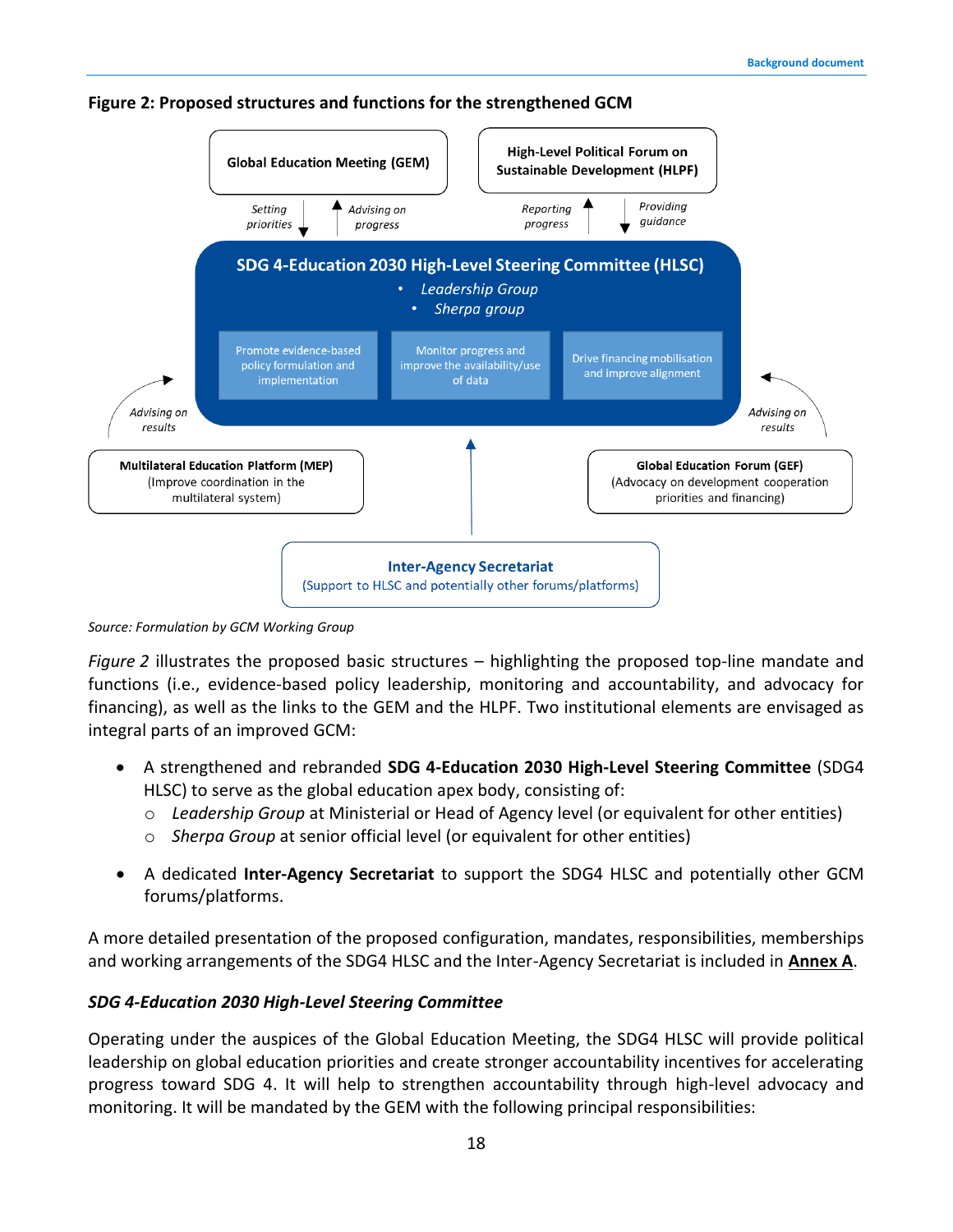- Provide leadership on SDG4-Education 2030 policy issues and evidence.
- Monitor commitments and progress, and drive improvements in data.
- Advocate for mobilisation and effective use of education financing.
- Empower and facilitate the work of the Global Education Forum and the Multilateral Education Platform, within the GCM framework.

A *'Leadership Group'* of twenty-eight members, operating with a strong 'no delegation' policy, will comprise:

- Member States to be represented at Ministerial level.
- Regional intergovernmental organisations to be represented at Head of Agency level.
- Multilateral organisations/banks/funds (GPE, OECD, UNICEF, World Bank) to be represented at Head of Agency level, and with reference to membership of the Multilateral Education Platform.
- Development cooperation agencies to be represented at Ministerial or Head of Agency level, and with reference to membership of the Global Education Forum.
- Non-state actors (i.e., teaching community, civil society, youth/students, foundations, private sector) – to be represented by the top leadership (or equivalent).
- UNESCO (ex officio) to be represented by the Director-General.

The SDG4 HLSC will be co-chaired by the Head of State or Government of a Member State and by the Director-General of UNESCO.

Keeping the HLSC to a maximum size of twenty-eight members is considered an important factor for ensuring that the vision and objectives for the GCM reform, as determined by the 2020 GEM, can be achieved.

Representatives on the HLSC Leadership Group, especially through the Sherpa Group, will have a responsibility to consult actively with their relevant constituencies ahead of HLSC meetings and to provide feedback following those meetings.

The HLSC Leadership Group will be supported by a *'Sherpa Group'* of twenty-eight senior technical representatives, which will meet at least quarterly. The Sherpa Group will have the following responsibilities:

- Identify opportunities for effective SDG4 HLSC action and impact.
- Carry out consultations among SDG4 HLSC constituencies.
- Facilitate inter-agency/multi-actor initiatives and activities related to the functions of the SDG4 HLSC:
	- o Promoting evidence-based policy formulation and implementation
	- o Monitoring progress and improving the availability/use of data
	- o Driving financing mobilisation and improved alignment

To ensure the HLSC is an influential and effective body in the context of global efforts to accelerate progress toward SDG 4, specific decision-making authorities will be granted the Leadership Group by the GEM. Decision-making powers will relate to the functional areas of the GCM. For example: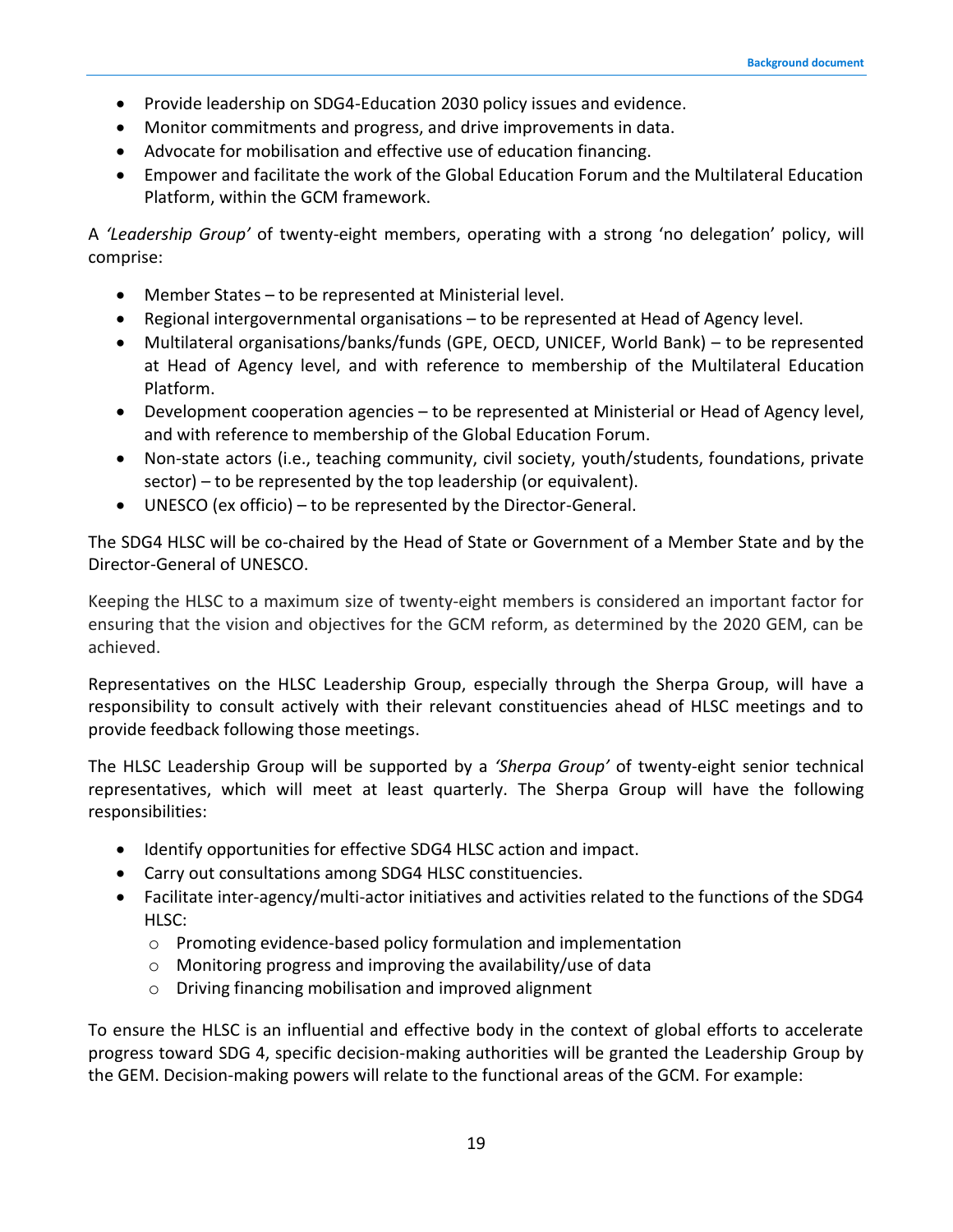- The HLSC could decide which thematic priority areas and catalytic actions to recommend to the GEM for adoption.
- Based on reported national benchmarks, the HLSC could decide on advocacy strategies for follow up.
- The HLSC could decide which finance-related commitments to advocate and monitor.

Formal proposals will be developed consultatively following the July GEM as part of further work on the functional areas.

### *Inter-Agency Secretariat*

A small and agile Inter-Agency Secretariat will be responsible for initiating and supporting work across agencies on evidence and policy, data and monitoring, and financing. Besides facilitating the functioning of the SDG4 HLSC, this support structure will carry out underpinning or preparatory analytical and consultative work relevant to the GCM.

The Secretariat will be mandated by the HLSC with the following principal responsibilities:

- Support functions, activities and meetings of the SDG4 HLSC and other GCM bodies
- Organise periodic Global Education Meetings and SDG 4-Education 2030 side-events at the HLPF
- Manage external communications and outreach for the GCM bodies and forums
- Maintain data, knowledge and reporting systems in line with the SDG4 HLSC mandate
- Negotiate and resolve obstacles to better coordination, aggregation, monitoring, and exchange among global stakeholders

The Secretariat will be convened by UNESCO. Staff will be assigned or seconded from global education actors, subject to operational and funding considerations. Seconded staff could remain physically located in their respective organisations and countries.

## *SDG4 HLSC relationship to other global forums/platforms and bodies*

The role and positioning of the SDG4 HLSC in the global education architecture are intended to provide an umbrella and an *enabling* impetus and to serve as a focal point for other global organizations or mechanisms. Experience from other sectors such as health and climate counsels against overengineering these relationships, and it suggests instead a focus on finding complementary and mutually reinforcing roles. There is also an efficiency question as the overlap in institutional membership of the various global mechanisms is high.

To ensure strong links to the UN Secretary-General, the SDG4 HLSC will continue to report to the HLPF on SDG 4-Education 2030 progress. An additional meeting with the presence of the UN Secretary-General, the UN Special Envoy for Global Education, and UN Secretary General's Envoy on Youth will be convened back-to-back with the annual SDG4 HLSC meeting to share and receive feedback beyond education actors.

Noting their important roles in the global system, and in order to ensure a close link to the UN Secretary General's Office, the UN Special Envoy for Global Education and the UN Secretary General's Envoy on Youth will have standing invitations to attend meetings of the HLSC Leadership Group. Further opportunities will also be sought for the HLSC to engage influentially across the UN system on education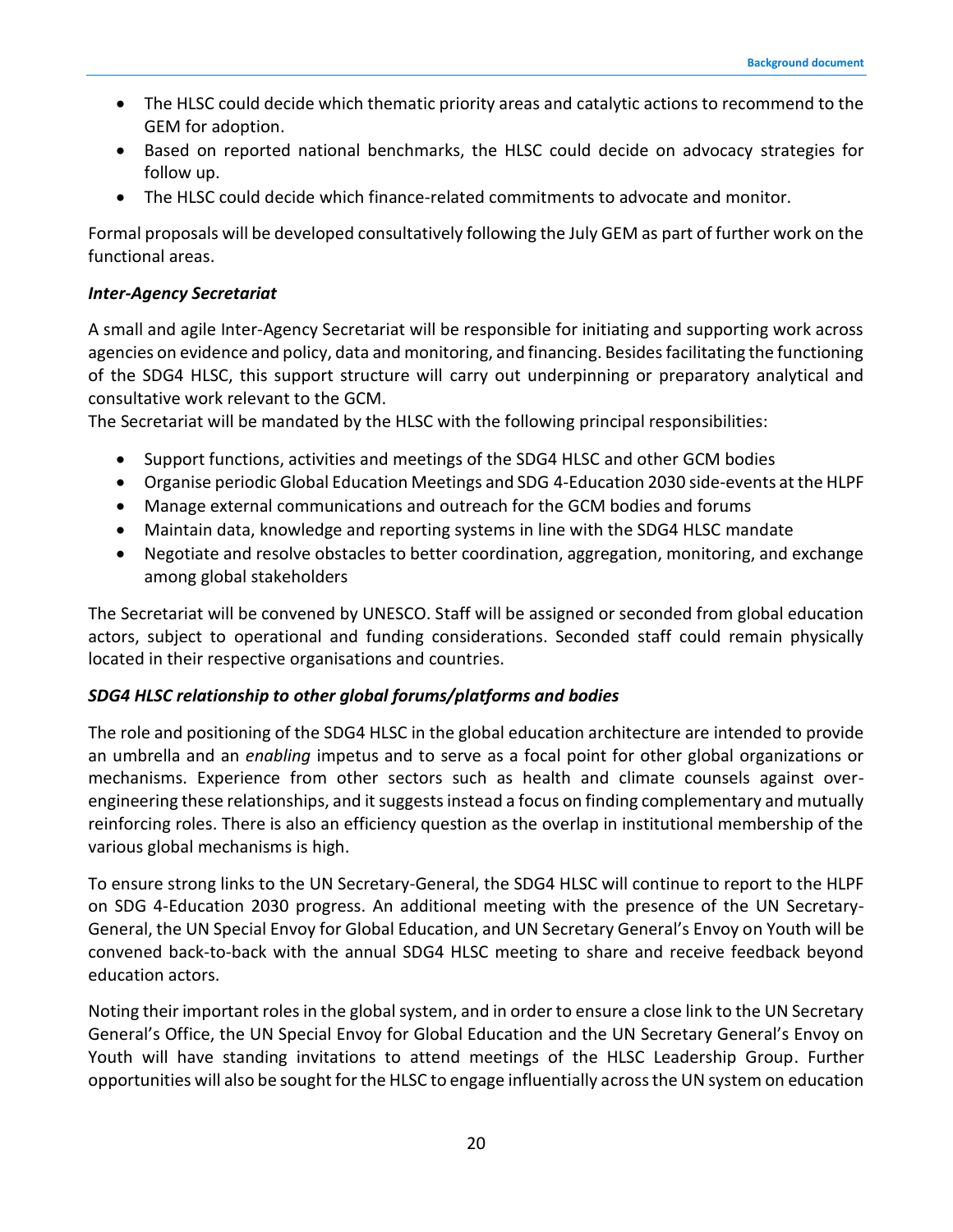issues as part of the entire Agenda 2030, and to ensure the involvement of non-members of UNESCO that are active in education.

The Global Education Forum and the Multilateral Education Platform will each work under the auspices of the HLSC, and they will provide updates on progress at the annual HLSC meetings. The GEF and MEP will be reviewed as part of the next phase of GCM reform (following the July GEM) to ensure coherence and avoid duplication. Any revisions needed regarding the purpose and membership of each forum/platform will be determined through consultations in the period between July and the November 2021 GEM.

Each of the multilateral organisations (e.g., WB, UNESCO, UNICEF, GPE, ECW, OECD) has its own governing body. The reform of the GCM does not interfere with those arrangements. However, the overlap of multilateral mandates in global education and the overlap of membership on the governing bodies both suggest there is benefit in cross-sector dialogue through the GCM about how to strengthen and align the incentives for coordinated actions and accountability for results.

## **6. Next steps**

Consultation and discourse about improving the GCM has highlighted the breadth and diversity of the global education community, as well as the complexity of existing global cooperation mechanisms. The analysis and proposals in this paper represent the first step in a global co-creation process towards an improved GCM. The process requires further steps at regional and country levels to ensure its relevance and to make a meaningful difference.

The proposed next phases of work are as follows:

## **Phase 1: Extraordinary Session of the GEM (13th July 2021)**

- Adopt proposals for strengthening the GCM, covering:
	- o Purpose, coverage and functions of the GCM.
	- $\circ$  Configuration, mandate, responsibilities, membership and working arrangements for the SDG 4-Education 2030 High-Level Steering Committee and the Inter-Agency Secretariat.
- Initiate the process of constituency nominations for membership of the HLSC Leadership Group, and request Member States to consult on the appointment of an inaugural co-chair.
- Reaffirm the seven SDG4-Education 2030 global indicators for benchmarking and the regional processes to set minimum regional benchmarks, and invite Member States to submit national benchmarks on these indicators.
- Mandate UNESCO to lead the further development of the proposal with its Member States and partners on:
	- $\circ$  Developing the functions of the GCM (evidence/policy, data/monitoring, financing) and considering the merits of an additional function (capacity development).
	- o Developing the detailed operating arrangements for the SDG4 HLSC (incl. decision-making authorities, Sherpa Group responsibilities) and its Inter-Agency Secretariat (incl. responsibilities, structure, staffing and budget).
	- o Strengthening of global-regional-country links in the GCM.
	- $\circ$  Reviewing and potentially revising the functions and membership of the Global Education Forum and the Multilateral Education Platform, as embedded parts of the GCM.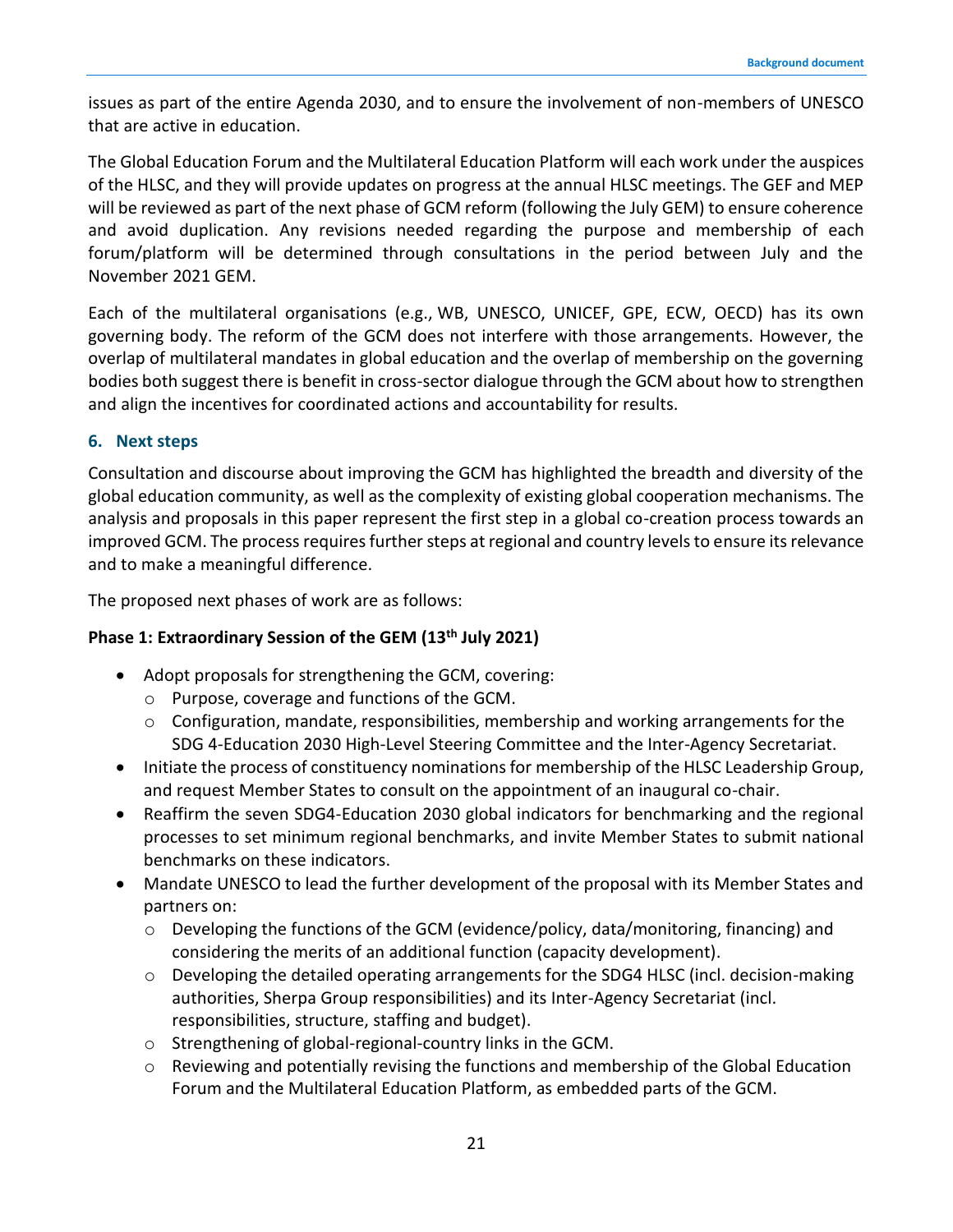o Strengthening global/regional accountability framework covering SDG 4 progress by Member States and contributions/support by international actors (including development cooperation providers and multilateral agencies).

## **Phase 2: Establishment of the SDG 4-Education 2030 High-Level Steering Committee, and High-level Session of the GEM back-to-back with the UNESCO General Conference (November 2021)**

- Adopt proposals for further strengthening the GCM, covering:
	- o Detailed functions of the GCM.
	- o Detailed operating arrangements for the High-Level Steering Committee and its Inter-Agency Secretariat.
	- o Strengthened global-regional-country links in the GCM.
	- o Strengthened global/regional accountability framework covering SDG 4 progress by Member States and contributions/support by international actors.
- Endorse revisions to the functions and membership of the Global Education Forum and the Multilateral Education Platform, as part of the GCM.
- Mandate further work on:
	- o Proposing global thematic areas of the GCM based on country priorities within the scope of SDG 4-Education 2030 for proposed adoption at the next GEM.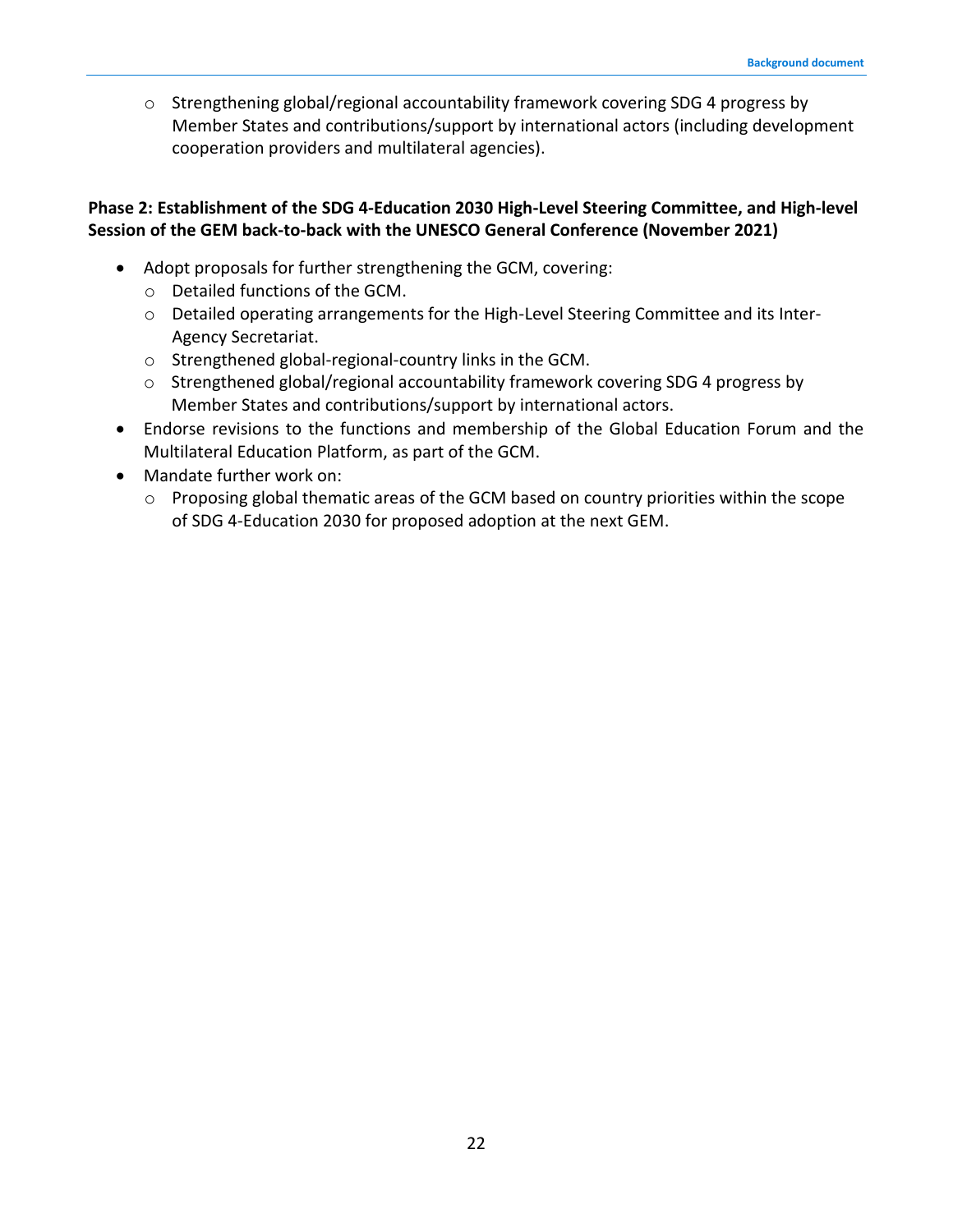## **Annex A: Configuration, mandates, responsibilities and membership for the GCM structures**

Proposals are set out below for the organisation of the SDG 4 HLSC and the Inter-Agency Secretariat.

The configuration of these core GCM bodies will be as follows:

- **SDG4-Education 2030 High-Level Steering Committee** (HLSC), consisting of:
	- o *Leadership Group* at Ministerial or Head of Agency level (or equivalent for other entities)
	- o *Sherpa Group* at senior official level (or equivalent for other entities)
- **SDG4 Inter-Agency Secretariat** (IAS) for the HLSC

Revision of other elements of the GCM, notably the Global Education Forum and the Multilateral Education Platform, will be considered once the GEM has provided endorsement for the overall GCM vision, purpose and configuration.

#### **A. SDG 4-Education 2030 High-Level Steering Committee**

#### *Mandate*

To act as the **apex body for the SDG 4-Education 2030 agenda**, comprising top-level leaders and with a mandate to drive and oversee the Global Education Cooperation Mechanism. To **provide political leadership on global education priorities and create stronger accountability incentives for accelerating progress** toward SDG 4.

The apex body will operate under the auspices of the Global Education Meeting as well as the UN High Level Political Forum on Sustainable Development.

To ensure the HLSC is an influential and effective body in the context of global efforts to accelerate progress toward SDG 4, specific decision-making authorities will be granted to it by the GEM. Decisionmaking powers will relate to the functional areas of the GCM (i.e., promote evidence-based policy formulation and implementation; monitor progress and improve the availability/use of data; drive financing mobilisation and improved alignment).

#### Leadership Group

#### *Responsibilities*

- Provide strategic guidance, review progress (drawing on the Global Education Monitoring Report), and make recommendations to the education community on priorities and catalytic actions to achieve the SDG4-Education 2030 agenda.
- Provide leadership and direction for GCM functional areas intended to support and enable country-level progress.
- Encourage harmonisation and coordination of partner activities at international, regional and country levels.
- Mandate and empower the Multilateral Education Platform to improve coordination in the multilateral system, and provide a locus for updates on its agenda and results.
- Facilitate the work of the Global Education Forum as an arena for dialogue and advocacy on education financing and development cooperation issues, by providing guidance on areas of thematic priority and by receiving updates on results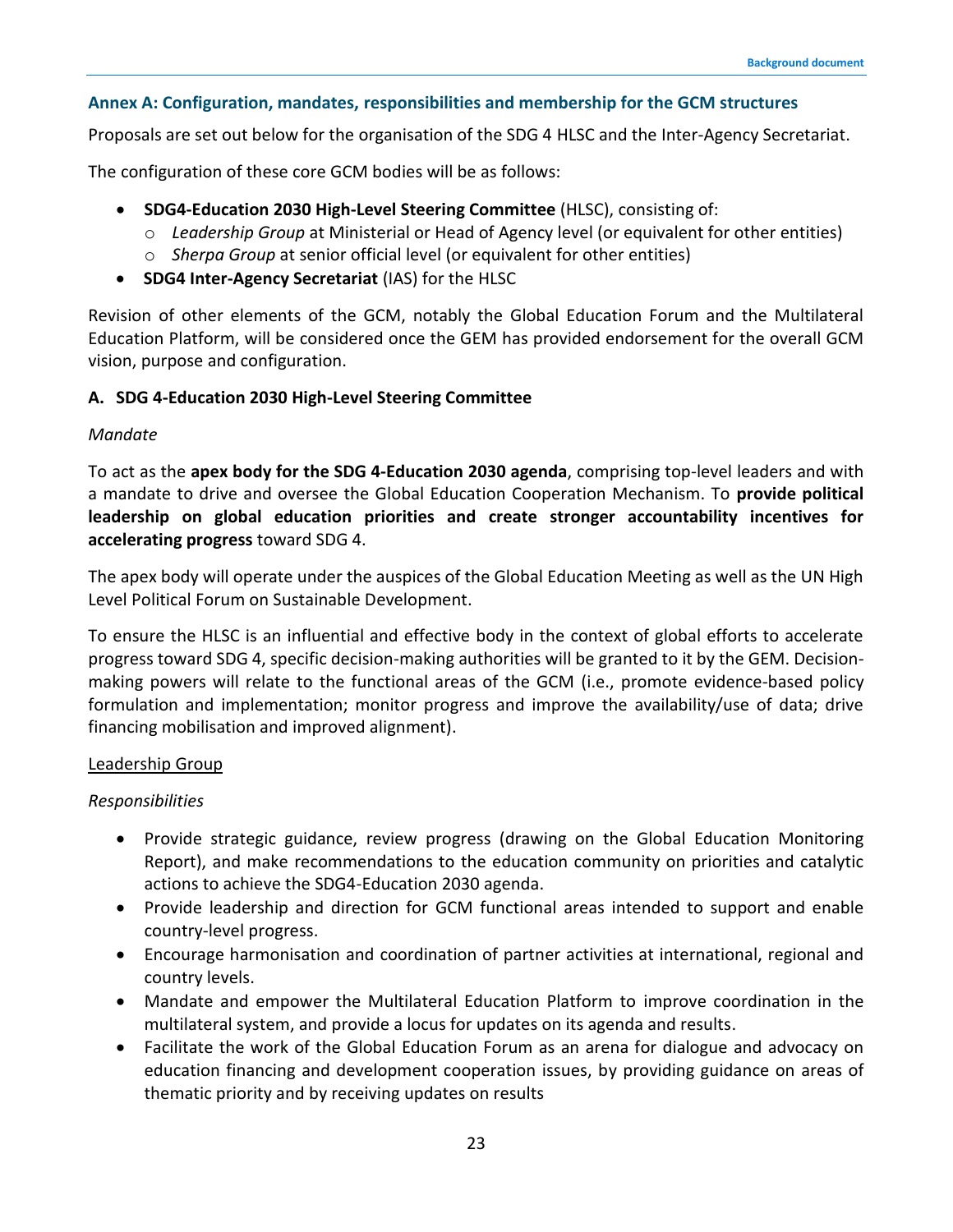#### *Membership and working arrangements*

- Co-chaired by the Head of State or Government of a Member State and by the Director-General of UNESCO
- Twenty-eight (28) members representing the following constituencies:
	- $\circ$  Two Member State representatives for each of the six regions to be represented at Ministerial level [12]
	- $\circ$  One representative of regional intergovernmental organisations for each of the six regions – to be represented at Head of Agency level [6]
	- o Four representatives from multilateral organisations/banks/funds (with close link maintained to the Multilateral Education Platform): GPE, OECD, UNICEF, the World Bank – to be represented at Head of Agency level [4]
	- o One representative from development cooperation (with close link maintained to the Global Education Forum) – to be represented at Ministerial or Head of Agency level [1]
	- $\circ$  One representative of civil society: CCNGO on Education 2030 to be represented at top leadership level [1]
	- o One representative of teacher organisations: Education International to be represented at top leadership level [1]
	- $\circ$  One representative of foundations and the private sector (shared seat) to be represented at top leadership level [1]
	- o One representative of students and youth [1]
	- o UNESCO (*ex officio* member) to be represented by the Director-General [1]
- Reflecting their important global roles, the following individuals will have standing invitations to attend HLSC meetings:
	- o UN Special Envoy for Global Education
	- o UN Secretary General's Envoy on Youth
- A 'no delegation' policy will apply to the Leadership Group in order to ensure and maintain the seniority of HLSC members.
- Unless stipulated otherwise, constituencies will operate on a self-governing principle for selecting Leadership Group members and there will be rotation every two years.
- Sub-regional balance among MS representatives for each region will also be important.
- Best endeavours will be made to ensure gender balance among the HLSC membership.
- Each full member will be accompanied and supported by a senior level technical officer, who will collectively form a 'Sherpa group.'
- Representatives on the HLSC Leadership Group, especially through the Sherpa Group, will have a responsibility to consult actively with their relevant constituencies ahead of HLSC meetings and to provide feedback following those meetings.
- Representatives of non-education stakeholders may be invited to attend meetings on an ad hoc basis in line with the GEM rolling priorities, with opportunities sought to ensure the involvement of non-members of UNESCO that are active in education.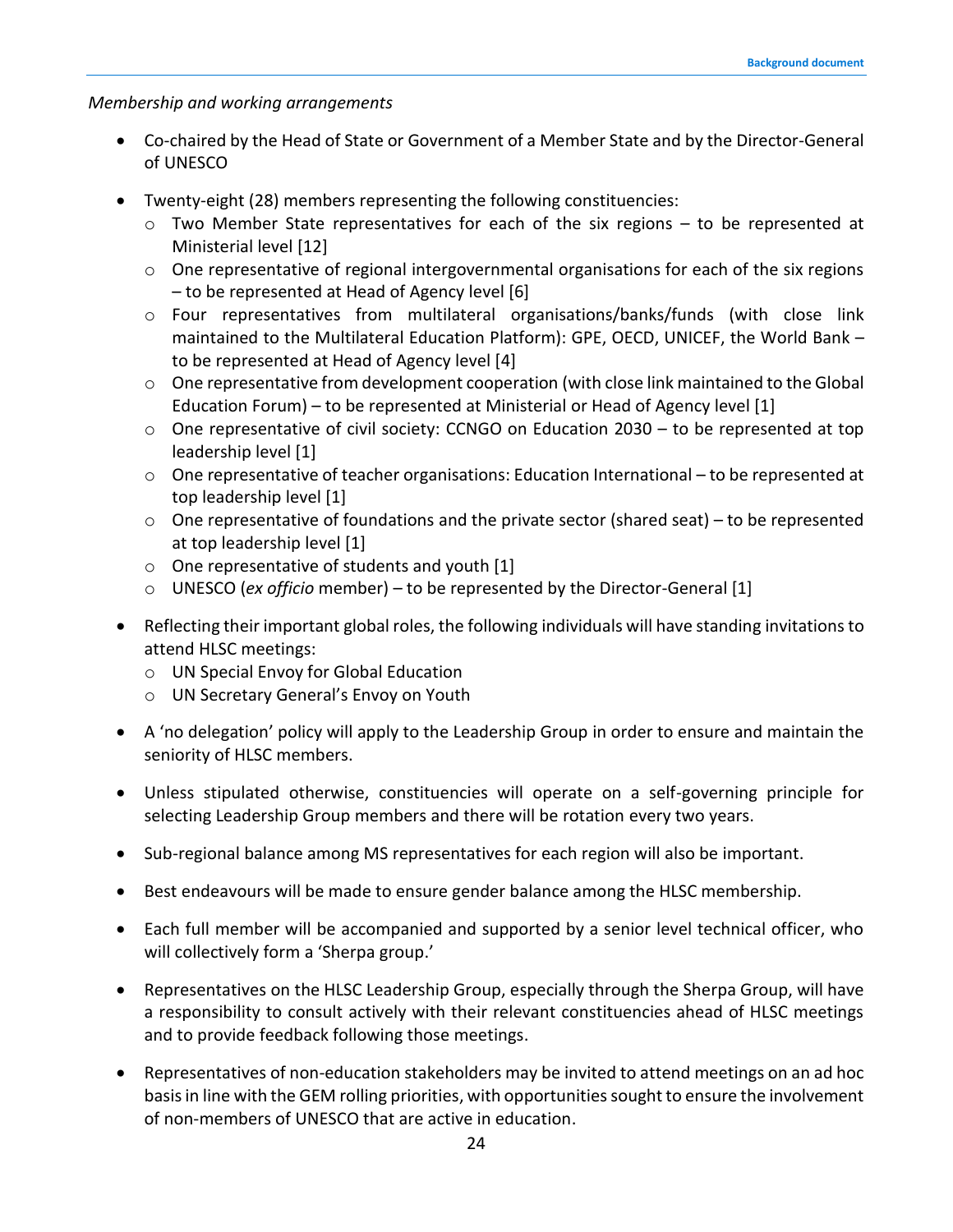- Annual meetings:
	- o Meets annually alongside another major international gathering (e.g., UNGA or UN HLPF), or more frequently if required.
	- o Additional meeting with the presence of the UN Secretary-General the UN Special Envoy for Global Education, convened back-to-back on the same occasion, to share and receive feedback beyond education actors.

#### Sherpa group

#### *Responsibilities*

- Identify opportunities for effective HLSC actions and impact.
- Carry out consultations among HLSC constituencies.
- Facilitate inter-agency/multi-actor initiatives and activities related to the functional areas of the HLSC (i.e., evidence/policy, data/monitoring, financing).
- Provide substantial input and preparation to the agenda for HLSC meetings.

#### *Membership and working arrangements*

- Twenty-eight (28) members in total at the level of senior official/specialist (e.g., Director-level), matching the institutional composition of the Leadership Group.
- Best endeavours will be made to ensure gender balance among the HLSC membership.
- Further work to develop the functional areas will be carried out after the 13 July GEM, at which point the potential need for additional participants in the Sherpa Group may be considered based on further work to develop the functional areas of the HLSC.
- Convenes at least quarterly, and more frequently as required.

#### **B. Inter-Agency Secretariat**

#### *Mandate*

To enable effective actions of the SDG 4-Education 2030 High-Level Steering Committee by **taking forward initiatives, addressing challenges, providing support** on technical and administrative issues.

#### *Responsibilities*

- Support functions, meetings and other activities of the GEM, SDG4 HLSC and other GCM forums/platforms as designated by the GEM/HLSC.
- Troubleshoot obstacles to better coordination, aggregation, monitoring and exchange among global stakeholders.
- Provide specialist technical support to the 'Sherpa Group' on the HLSC functional areas (i.e., promote evidence-based policy formulation and formulation; monitor progress and improving the availability/use of data; drive financing mobilisation and improved alignment).
- Organise periodic Global Education Meetings and Education 2030 side-events at the HLPF, and support the preparation of a periodic HLSC report to the HLPF.
- Liaise with other relevant bodies involved in global education, including regional organisations.
- Manage external communications and outreach for the GCM bodies and forums.
- Maintain data, knowledge and reporting systems in line with the HLSC mandate.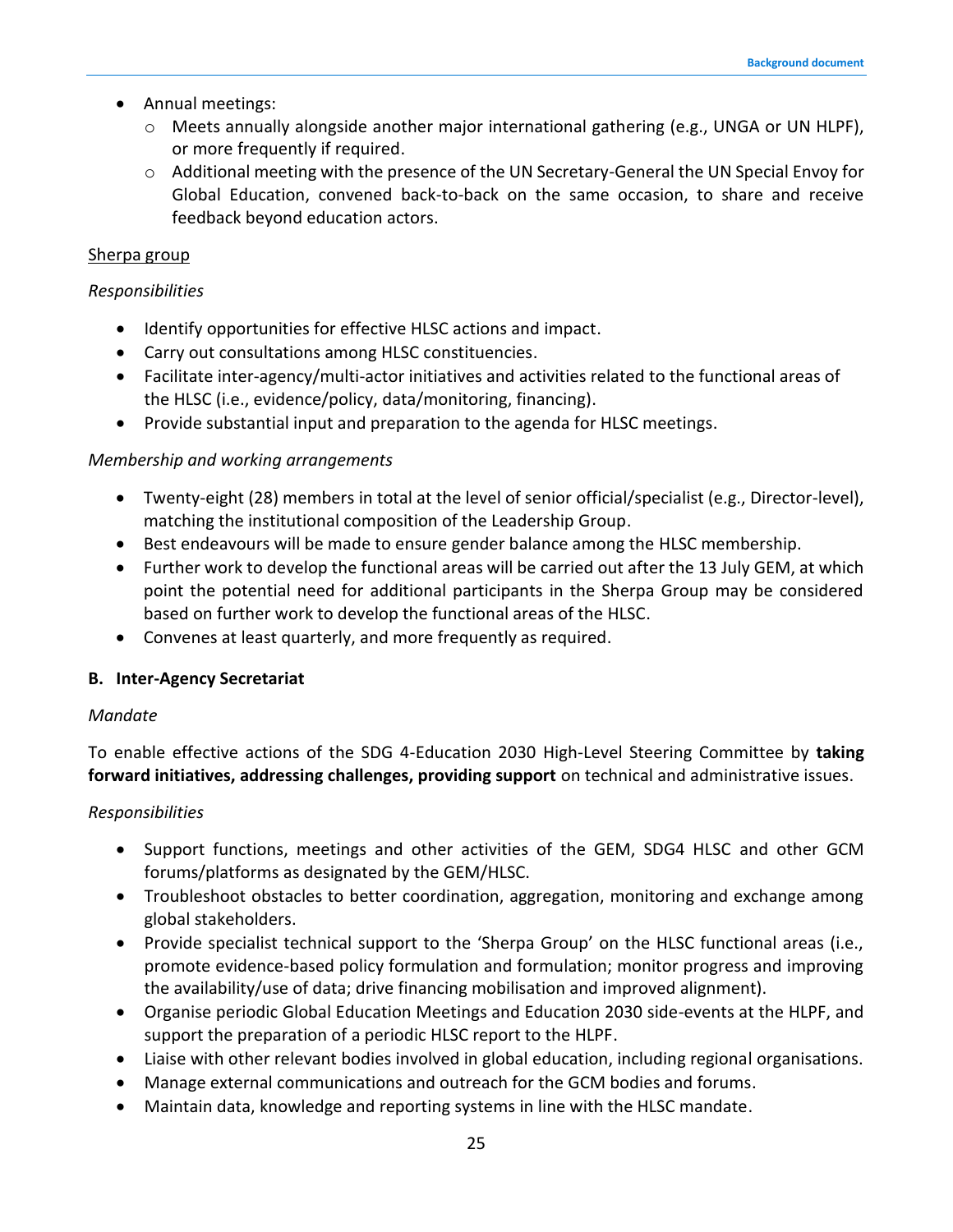*Membership and working arrangements*

- Core team located at UNESCO headquarters in Paris with an expanded virtual team located in different organisations.
- Specialist staff either assigned or seconded from global education actors, with personnel costs covered by those organisations.
- Small cadre of fixed-term management and administrative staff (including a Head of Secretariat) based in UNESCO, with funding for personnel costs by Member States.
- Responsibilities, performance metrics and overall budget for the Secretariat to be approved every two years by the HLSC.

#### **Notes**

#### <span id="page-25-0"></span><sup>i</sup> [2020 GEM Declaration](https://unesdoc.unesco.org/ark:/48223/pf0000374704/PDF/374704eng.pdf.multi)

ii Membership includes: Member States on the SDG-Education 2030 Steering Committee Bureau (Japan, Norway, Slovak Republic, Colombia, China, Kenya and Saudi Arabia); UN and multilateral organizations (UNESCO, UNICEF and African Union); global funds for education/multilateral banks (World Bank, GPE and ECW); Donors (EU-INTPA, UK and Germany); Civil society/teaching profession (Education International, Global Campaign for Education); the UN Special Envoy for Global Education.

iii Mundy, K. (2021). "UNESCO SDG-Education 2030 Input Paper on Global Education Coordination". [Unpublished paper]. iv See, for example: Burnett, N. (2019). "Invited Essay: It's past time to fix the broken international architecture for education". International Journal of Educational Development. Volume 68, pp. 15-19. Elsevier. [Link: [https://www.sciencedirect.com/science/article/abs/pii/S0738059319303633\]](https://www.sciencedirect.com/science/article/abs/pii/S0738059319303633)

<sup>v</sup> Mundy, K. (2021). "UNESCO SDG-Education 2030 Input Paper on Global Education Coordination". [Unpublished paper].

vi Beeharry, G. (2021). "The pathway to progress on SDG 4 requires the global education architecture to focus on foundational learning and to hold ourselves accountable for achieving it". International Journal of Educational

Development. Volume 82. Elsevier. [Link[: https://www.sciencedirect.com/science/article/pii/S0738059321000286\]](https://www.sciencedirect.com/science/article/pii/S0738059321000286)

vii See "Aid effectiveness: key issues for a global education architecture", paper prepared by UNESCO's Global Monitoring Report Team for and shared during the meeting of education aid donors on 17 February 2021

viii Lewin, K. (2020). "Beyond Business as Usual: Aid and Financing Education in Africa". International Journal of Educational Development. Volume 82. Elsevier. [Link (paywalled):

[https://www.sciencedirect.com/science/article/abs/pii/S0738059320304065\]](https://www.sciencedirect.com/science/article/abs/pii/S0738059320304065)

ix Education 2030 Incheon Declaration and Framework for Action (p. 62):

[http://uis.unesco.org/sites/default/files/documents/education-2030-incheon-framework-for-action-implementation-of](http://uis.unesco.org/sites/default/files/documents/education-2030-incheon-framework-for-action-implementation-of-sdg4-2016-en_2.pdf)[sdg4-2016-en\\_2.pdf](http://uis.unesco.org/sites/default/files/documents/education-2030-incheon-framework-for-action-implementation-of-sdg4-2016-en_2.pdf)

<sup>x</sup> Examples of multi-stakeholder initiatives developed by multilateral agencies include the World Bank's 'Accelerator Program' [https://www.worldbank.org/en/news/feature/2020/11/20/world-bank-launches-accelerator-countries-](https://www.worldbank.org/en/news/feature/2020/11/20/world-bank-launches-accelerator-countries-program-to-improve-global-foundational-learning)

[program-to-improve-global-foundational-learning](https://www.worldbank.org/en/news/feature/2020/11/20/world-bank-launches-accelerator-countries-program-to-improve-global-foundational-learning); UNICEF's 'Generation Unlimited'

<https://www.generationunlimited.org/>; and GPE's 'Partnership Compacts'

<https://www.globalpartnership.org/content/gpe-2025-strategic-plan-december-2020>

xi Steer, L. & Steer, A. (2021). "The global architecture for climate action: Lessons for the education sector?". Commentary. Education Commission. [Link: [https://educationcommission.org/wp-content/uploads/2021/04/Climate-lessons-for](https://educationcommission.org/wp-content/uploads/2021/04/Climate-lessons-for-education-April-2021.pdf)[education-April-2021.pdf\]](https://educationcommission.org/wp-content/uploads/2021/04/Climate-lessons-for-education-April-2021.pdf)

xii The TCG endorsed seven SDG 4-Education 2030 monitoring indicators for benchmarking in August 2019, and regional and national benchmark setting is under way in collaboration among UNESCO (UIS, GEM Report and Regional Bureaux), regional organizations (African Union, ASEAN, CARICOM, CECC-SICA, European Union, Forum of Education Ministers Meeting, SEAMEO) and Member States. The Working Group proposes that the Global Education Meeting in July 2021 reaffirm these seven indicators for benchmarking and the regional processes to set minimum regional benchmarks. Member States will be invited to submit national benchmarks on these indicators, and UNESCO will compile the national benchmarks and present them to the Global Education Meeting in November 2021.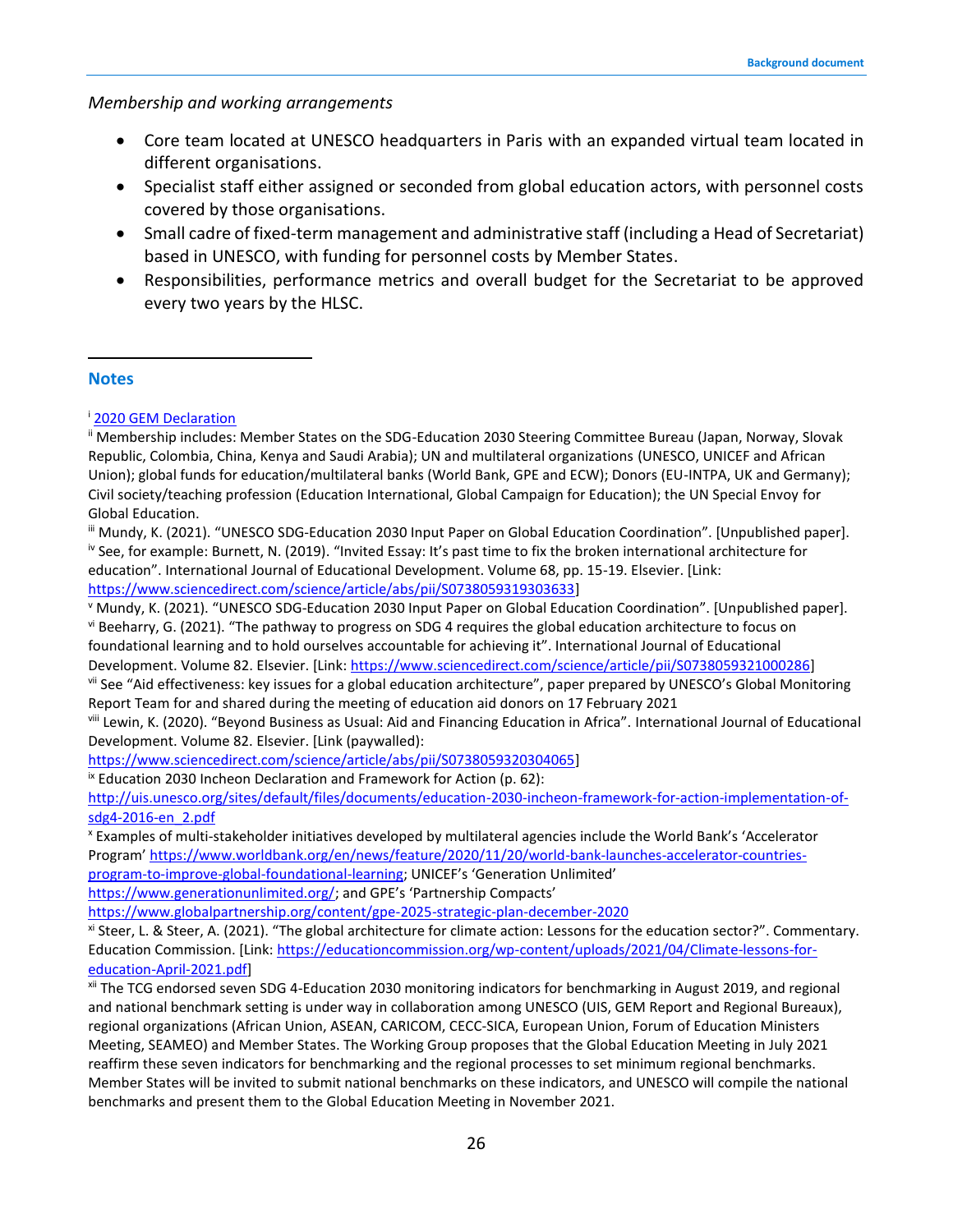## **3. Update on the SDG 4 benchmark process**

#### **Background**

The Education 2030 Framework for Action calls on countries to establish "appropriate intermediate benchmarks (e.g. for 2020 and 2025)" for the SDG indicators, seeing them as "indispensable for addressing the accountability deficit associated with longer-term targets" (§28). However, a majority of countries have not translated the global targets into national ones to serve as references to report their progress in a regular manner. To fill this gap, the Technical Cooperation Group on the Indicators for SDG 4 (TCG) agreed in 2019 on seven indicators to be benchmarked. The proposal was based on a review of [proposals](http://tcg.uis.unesco.org/wp-content/uploads/sites/4/2019/08/TCG6-REF-12-Benchmarking.pdf) by TCG members, which concluded that it would be possible to set benchmarks for 6 of the 43 SDG 4 indicators plus the Framework for Action public expenditure indicators based on past trends, country coverage, frequency of data and policy relevance:

- Indicator 4.1.1. Proportion of children and young people (a) in grades 2/3; (b) at the end of primary; and (c) at the end of lower secondary achieving at least a minimum proficiency level in (i) reading and (ii) mathematics, by sex
- Indicator 4.1.2. Completion rate (primary education, lower secondary education, upper secondary education)
- Indicator 4.1.4. Out-of-school rate (1 year before primary, primary education, lower secondary education, upper secondary education)
- Indicator 4.2.2. Participation rate in organized learning (one year before the official primary entry age), by sex
- Indicator 4.c.1. Proportion of teachers with the minimum required qualifications, by education level
- Equity indicator (to be defined)
- Education expenditure as a share of GDP/total expenditure

The extraordinary session of the Global Education Meeting in October 2020 reminded Member States and the international community of this pending commitment and called on UNESCO and its partners, together with the SDG-Education 2030 Steering Committee to "propose relevant and realistic benchmarks of key SDG 4 indicators for subsequent monitoring" (§10).

The effectiveness of the process to set, monitor and act on benchmarks rests on two factors:

- First, political commitment is needed. Setting benchmarks as requested by the Framework for Action cannot be done at global level, given the very large differences in starting points between countries. Benchmarks need to be feasible and based on national ownership. A global process may undermine these objectives and it was therefore proposed to define benchmarks at the regional level, as a starting point. Countries within each region tend to have more challenges in common and more opportunities to enter into policy dialogue and learn from each other.
- Second, technical challenges of measurement need to be overcome. TCG agreed on the seven indicators following a review of proposals by its members, which concluded that it would be possible to set benchmarks for six of the 43 SDG 4 indicators – plus the Framework for Action expenditure indicators – based on past trends, country coverage, frequency of data and policy relevance.

The UNESCO Institute for Statistics (UIS) and the Global Education Monitoring Report (GEM Report) proposed a two-step technical and political process consisting of, first, regional benchmarks and, second, national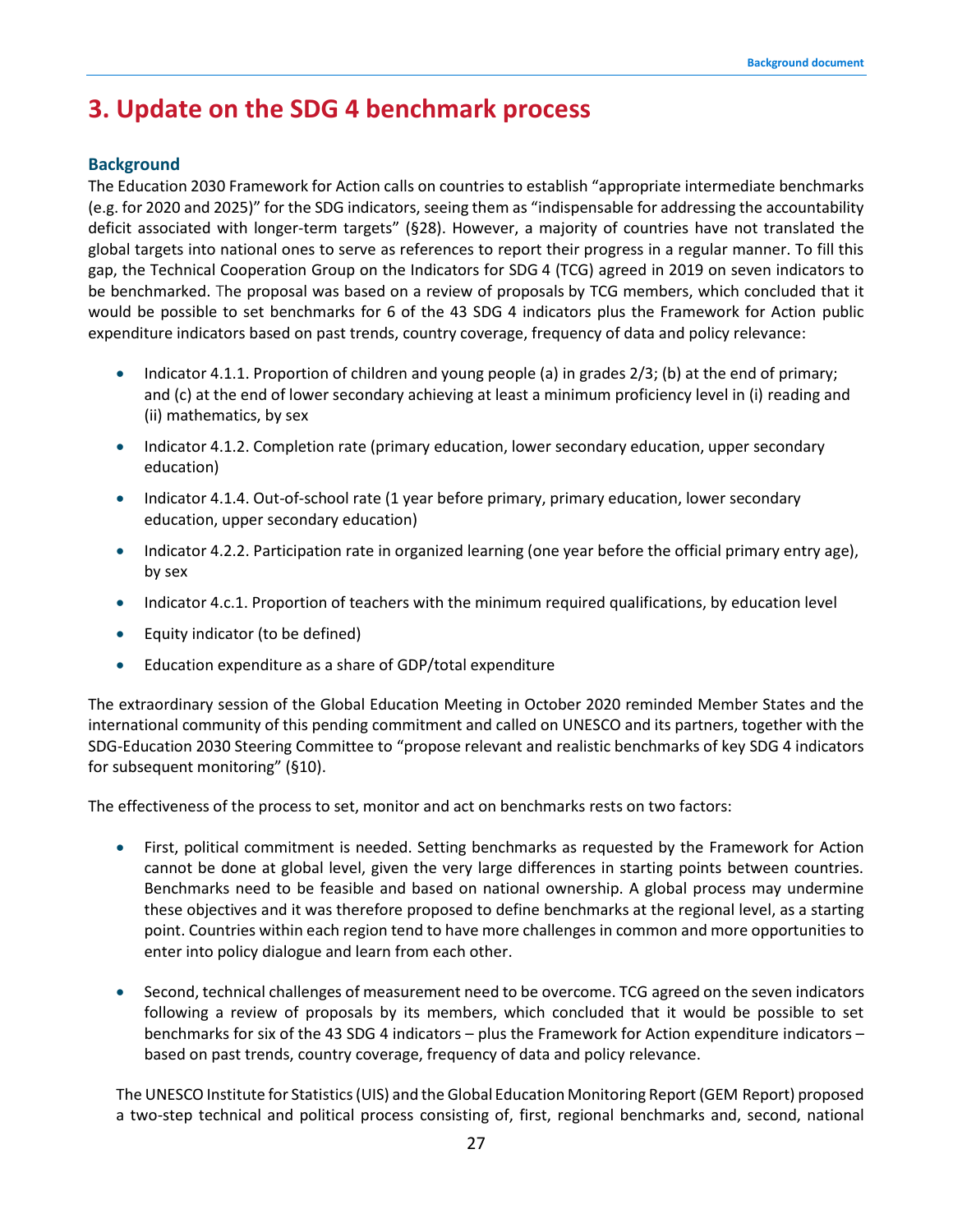benchmarks, which was endorsed by TCG:

- The regional benchmark level, with the definition of a common regional minimum reference, offers a balance when countries in a region share many of the same challenges. A regional approach in conjunction with a national benchmark enables engagement across countries and offers opportunities to be inspired and learn from each other.
- The national benchmark levels for the selected indicators shall reflect countries' realities and will be based on their starting points, contexts, plans and ambitions.

The aim of benchmarking SDG 4 indicators is to serve as a framework to identify and support national actions to fill data and policy gaps and to help address common challenges by prompting an exchange of best practices, mutual learning, gathering and dissemination of information and evidence of what works, as well as advice and support for policy reforms. The progress on SDG 4 and its targets depends on the contribution of each country for each policy area by defining a quantitative target and the set of actions and policies to support the achievement.

The benchmarking process is also responding to the United Nations Secretary General's Synthesis Report (UNSG, 2014)<sup>1</sup>, which recommended that four levels of monitoring should be considered: global, regional, thematic and national. This process aims to align these four indicator levels.

#### **The progress to date and the way forward**

The UIS and the GEM Report have been working closely with regional inter-governmental organizations and Member States towards two deadlines:

- Regional inter-governmental organizations and their Member States that participated in different consultation rounds will endorse the minimum regional benchmarks by July 2021. The table in the annex summarizes the processes in each region currently underway.
- Member States will endorse their national benchmarks by 30 September, so it could be compiled by 15 October 2021.

#### Regional benchmarks

There are additional indicators of interest in regional and sub-regional frameworks. The benchmarking process is offering an opportunity to regional organizations with an education agenda to add indicators they may wish to benchmark at the regional level. During the first phase, they were identified and are now in the process of finalization through consultation with countries. This process is under the oversight of the respective regional intergovernmental organizations.

The table below summarizes the globally benchmarked indicators and the proposed regionally benchmarked indicators currently under consultation.

<sup>&</sup>lt;sup>1</sup> UN Secretary-General, (2014), The Road to Dignity by 2030: Ending Poverty, Transforming All Lives and Protecting the [Planet, Synthesis Report of the Secretary-General on the Post-2015](https://www.un.org/en/development/desa/publications/files/2015/01/SynthesisReportENG.pdf) Agenda, §149.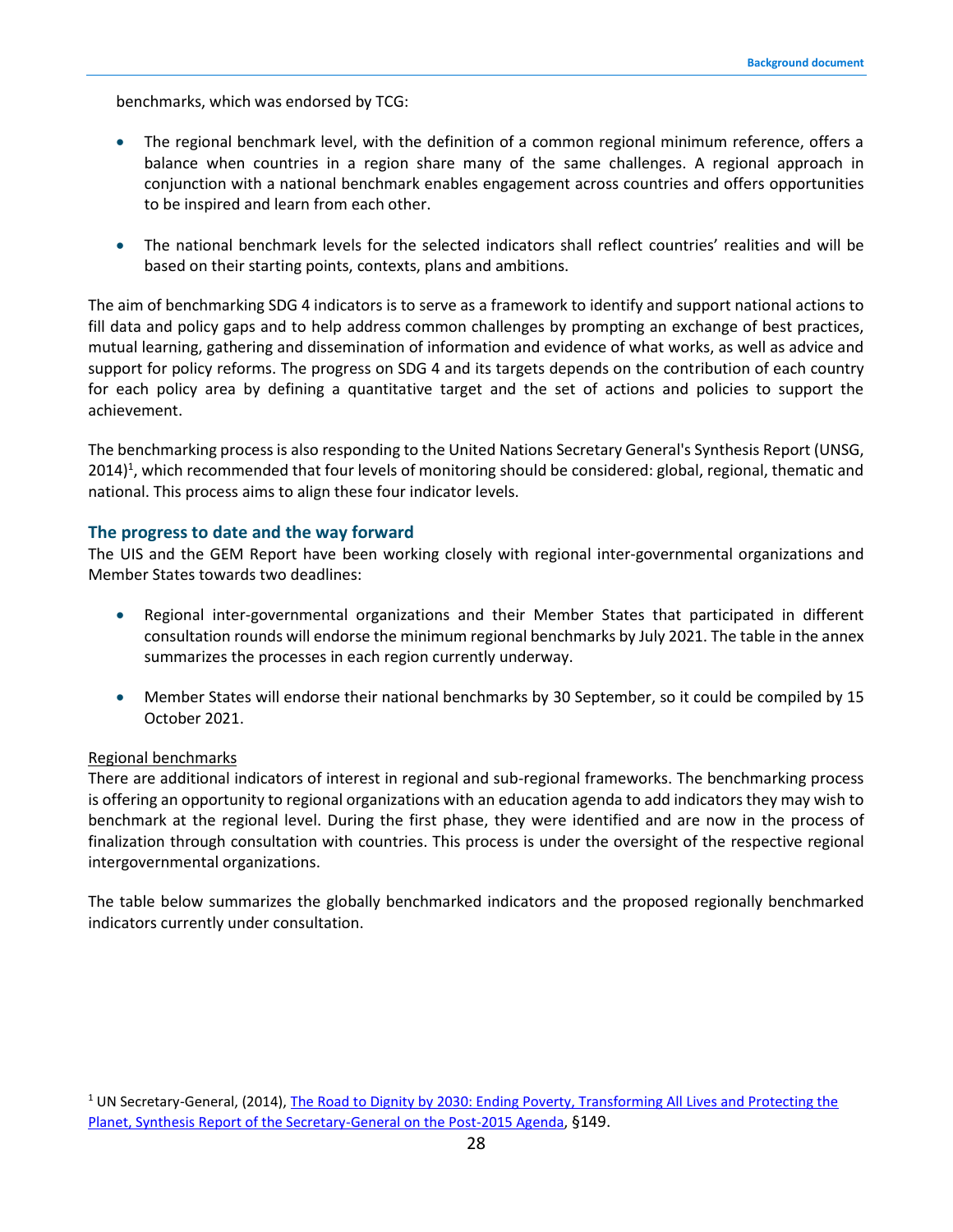

Note (1): Indicators in red are the global benchmarked indicators

Note (2): The European Union has adopted only 3 of the 7 benchmarked indicators: (i) learning proficiency (ii) completion rate and (iv) pre-primary enrolment rate.

#### National benchmarks

For each of the seven global and thematic benchmark indicators, countries are expected to submit their national benchmark values for 2025 and 2030, as a sign of their commitment with the aim of achieving SDG 4.

- **Who**: Each country will outline and communicate its benchmarks through the SDG 4 national focal point to the UIS/TCG microsite.
- **How**: Benchmark values will be a quantified target for each indicator and level.
	- $\circ$  If a country has a strategy or plan and actions that sets a target for a benchmarked indicator in 2025 and 2030, then this will be the source of the benchmark.
	- $\circ$  If a country does not yet have a target for 2025 and 2030 for the indicative benchmark values generated in the process led by the UIS and the GEM Report, which are based on the country's initial conditions and past trends and are available at the TCG website. The country can use these values.
- **When:** The process should be completed by 30 September 2021 in order for the results to be compiled by 15 October 2021 to be endorsed at the High-Level Segment of the Global Education Meeting in November 2021.

Development partners and international community will commit to support the achievement of these national benchmark values.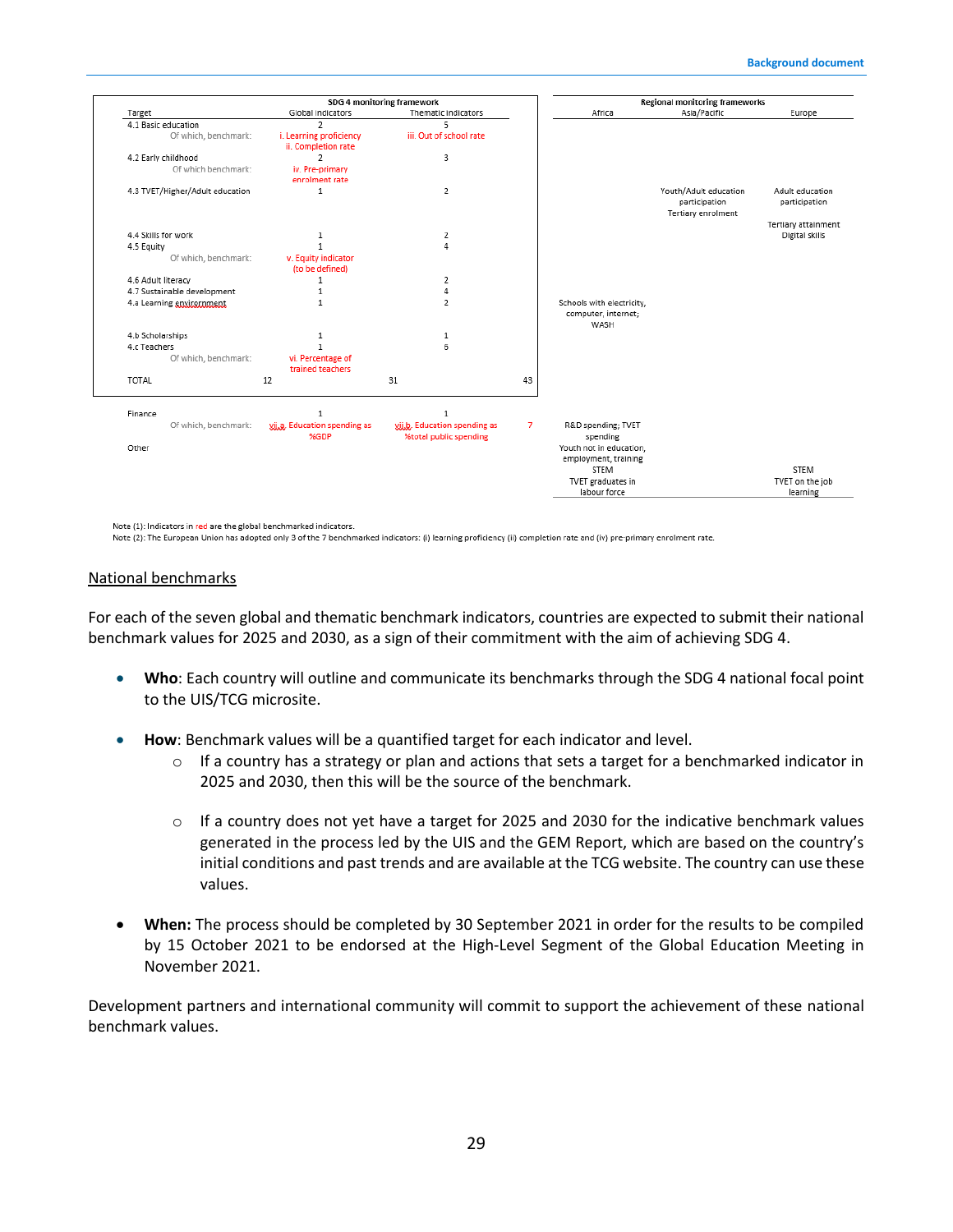## **Annex: Summary of progress on regional benchmarks**

| <b>Benchmarks</b>           | <b>Regional partners</b>                                                                                                                                                                                                                            | <b>Action executed</b>                                                                                                                                                                                                                                                                                                           | <b>Next step</b>                                                                                                         | <b>Indicators</b>                                                         |                            |                                                                            |
|-----------------------------|-----------------------------------------------------------------------------------------------------------------------------------------------------------------------------------------------------------------------------------------------------|----------------------------------------------------------------------------------------------------------------------------------------------------------------------------------------------------------------------------------------------------------------------------------------------------------------------------------|--------------------------------------------------------------------------------------------------------------------------|---------------------------------------------------------------------------|----------------------------|----------------------------------------------------------------------------|
|                             |                                                                                                                                                                                                                                                     |                                                                                                                                                                                                                                                                                                                                  |                                                                                                                          | Adopted                                                                   | Level                      | Regional                                                                   |
| Africa                      | African Union<br><b>Regional Economic</b><br><b>Communities</b>                                                                                                                                                                                     | Meeting with Expert Group (February 25)<br>5 regional meetings<br>Global indicators adopted                                                                                                                                                                                                                                      | Report back to countries<br>Feedback to confirm<br>adoption once last sub-<br>regional meeting is<br>concluded (June 10) | Yes                                                                       | Yes                        | Yes.<br>7 indicators<br>identified in CESA<br>framework                    |
| <b>Arab States</b>          | <b>UNESCO Beirut</b>                                                                                                                                                                                                                                | Two regional meetings<br>Country bilateral meetings                                                                                                                                                                                                                                                                              | Adoption of regional levels                                                                                              | Yes                                                                       | Yes                        | <b>No</b>                                                                  |
| Asia/Pacific                | • UNESCO Bangkok<br>• Association of<br>Southeast Asian Nations<br>(ASEAN)<br>• Southeast Asian<br>Ministers of Education<br>Organization (SEAMEO)<br>• South Asian Association<br>for Regional<br>Cooperation (SAARC)<br>• Pacific Community (SPC) | Five consultations<br>Global indicators adopted<br>Regional indicators identified<br>• Endorsement of regional benchmark<br>process from Pacific Education Ministerial<br>Forum<br>• Promote advocacy to mobilize political<br>commitment through sub-regional high-<br>level forums (FEdMM, SEAMEO Congress<br>and ASEAN SOMED) | Report back to countries<br>Feedback to confirm any<br>additional regional indicators                                    | Yes                                                                       | Yes                        | 4                                                                          |
| Europe                      | <b>European Commission</b>                                                                                                                                                                                                                          | Meeting with EC<br>Agreement on 3 of 7 indicators of the<br><b>European Education Area Council resolution</b><br>aligned                                                                                                                                                                                                         | Note from EAC with<br>contribution from European<br><b>Education Area</b>                                                | Yes.<br>3 of 7 indicators                                                 | Yes,<br>for some<br>levels | Yes.<br>4 indicators<br>identified in<br>European<br><b>Education Area</b> |
| Latin America/<br>Caribbean | <b>UNESCO Santiago</b><br><b>CECC-SICA</b><br>CARICOM                                                                                                                                                                                               | <b>CECC-SICA</b>                                                                                                                                                                                                                                                                                                                 | Meeting with coordination<br>and Ministerial Meeting                                                                     | Yes                                                                       |                            | No                                                                         |
|                             |                                                                                                                                                                                                                                                     | CARICOM                                                                                                                                                                                                                                                                                                                          | Meeting with coordination                                                                                                | Alignment with<br>Indicators of first<br>phase Human<br>Resource strategy | first<br>phase<br>defined  | yes                                                                        |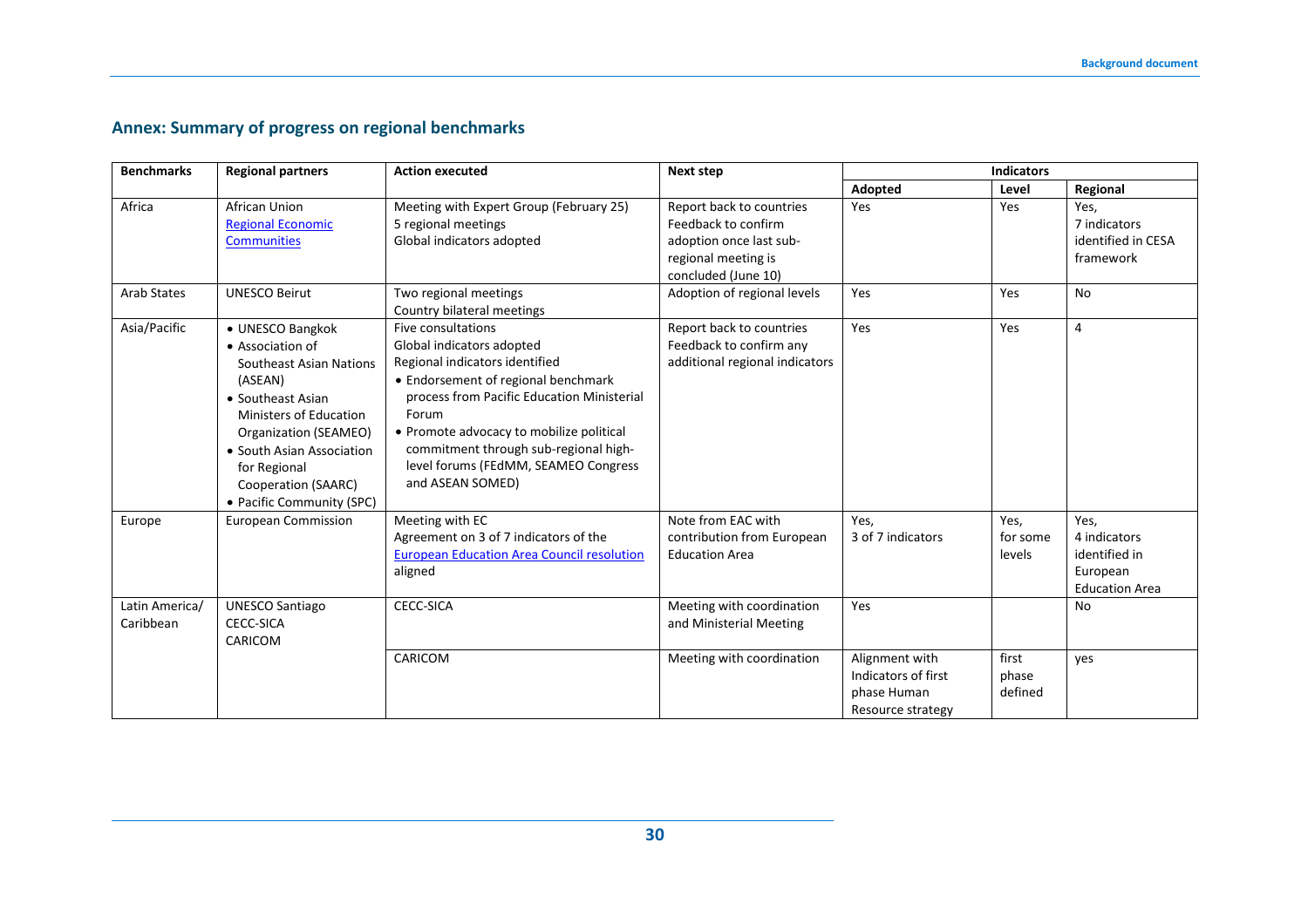## <span id="page-30-0"></span>**4. Launch of the UNESCO, UNICEF, World Bank and OECD Report on the Global Survey on National Education Responses to COVID-19 School Closures**

#### **Background**

The COVID-19 pandemic brought the loss of many lives and placed severe pressures on health systems. Since March 2020, most governments worldwide have implemented policies to contain the spread of the disease. At the peak of the crisis, in April 2020, over 1.6 billion learners and 100 million teachers and school personnel in more than 190 countries were affected by school closures.

While the COVID-19 pandemic caused a global learning disruption of unprecedented scale and severity, it also revealed the enormous potential for innovation in education and reform of education systems. After more than a year of being affected by COVID-19 education disruption, countries need data more urgently than ever to plan and monitor emergency response efforts and prepare for medium- and long-term mitigation and recovery strategies. Up-to-date information on the impacts of policy interventions and responses at the global level is needed to support the subsequent educational planning and programming needed to implement effective learning strategies.

#### **The survey**

As part of the coordinated global education response to the COVID-19 pandemic, the UNESCO Institute for Statistics (UIS), the United Nations Children's Fund (UNICEF) and the World Bank have conducted a Survey on National Education Responses to COVID-19 School Closures. The survey instrument is designed for government officials responsible for education to capture de jure policy responses and perceptions from government officials on their effectiveness, providing a systematic understanding of deployed policies, practices and intentions to date.

Between May and June 2020, 118 countries completed the first round of the survey and 149 countries completed the second round between July and October 2020. UNESCO, UNICEF and the World Bank produced a joint report – "What have we learnt? Overview of findings from a survey of ministries of education on national responses to COVID-19"<sup>2</sup> based on the first two rounds of data collection. The questions covered four levels of education: pre-primary, primary, lower secondary and upper secondary.

The Organization for Economic Co-operation and Development (OECD) has joined the consortium in the third round of the survey, which was answered by a total of 143 countries<sup>3</sup> between February and May 2021.

The survey results will help to better inform local and national responses and to prepare for school reopening. The results will also help support the decisions and actions of partners in support of governments.

<sup>2</sup> https://data.unicef.org/resources/national-education-responses-to-covid19/

<sup>&</sup>lt;sup>3</sup> Thirty-one countries submitted responses to the OECD and 112 countries responded to the UIS. Seven countries responded to both surveys; the more complete set of their responses were used in analysis.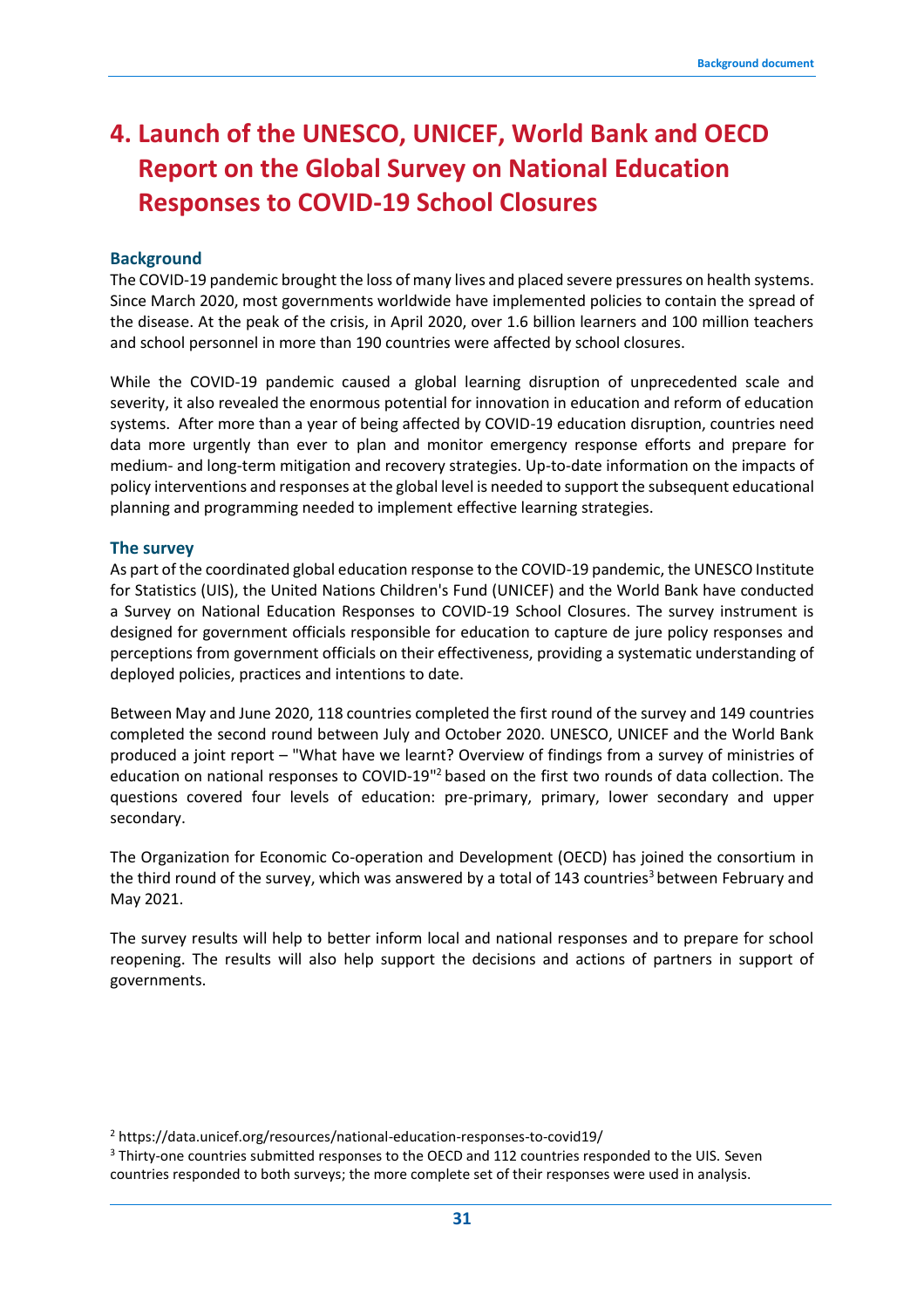## **Organization of the report**

This report presents key findings from the third round of the UNESCO-UNICEF-World Bank-OECD survey, although in some cases, data from the previous two rounds and some other sources were also used. The report has eight sections:

- Section 1 addresses the potential learning losses implied by school closures and policies related to school calendars and curricula.
- Section 2 investigates various policy adjustments on learning assessment and examinations.
- Section 3 addresses distance learning modalities deployed and the policies and strategies implemented to ensure equity and boost access to and effectiveness of online learning.
- Section 4 addresses policy implementations to support teachers and education personnel.
- Section 5 addresses school reopening management and health protocols for all students.
- Section 6 addresses system-level responses in education financing.
- Section 7 investigates the locus of decision-making of public institutions during the pandemic.
- Section 8 provides an overall conclusion.